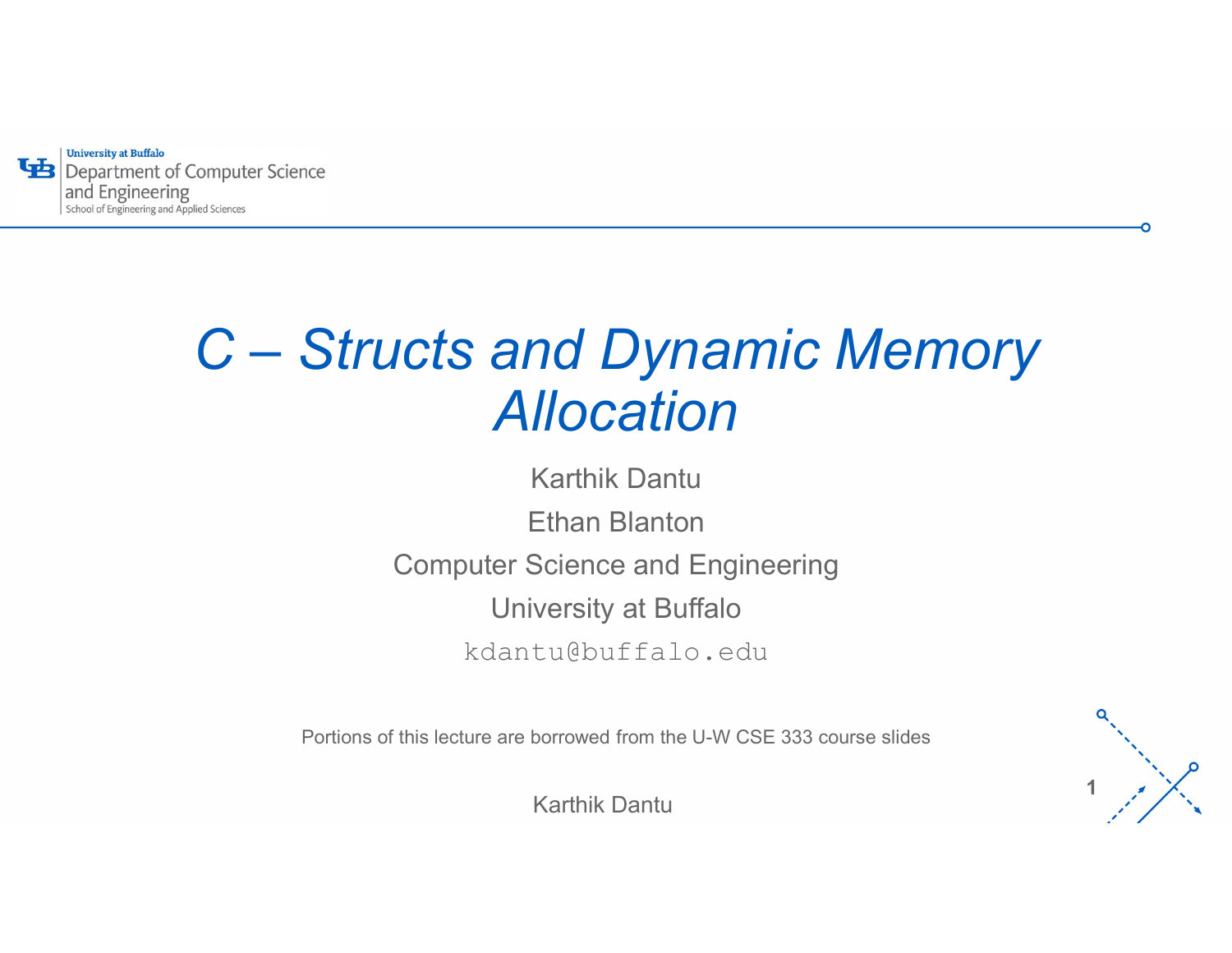



- 
- Piazza has a search bar use it! • Corollary – name your posts descriptively so others can find them! • GitHub – commit regularly • Git – learn features such as tagging
- 
- 
- Don't push  $\cdot \circ$  and executable files or other build products

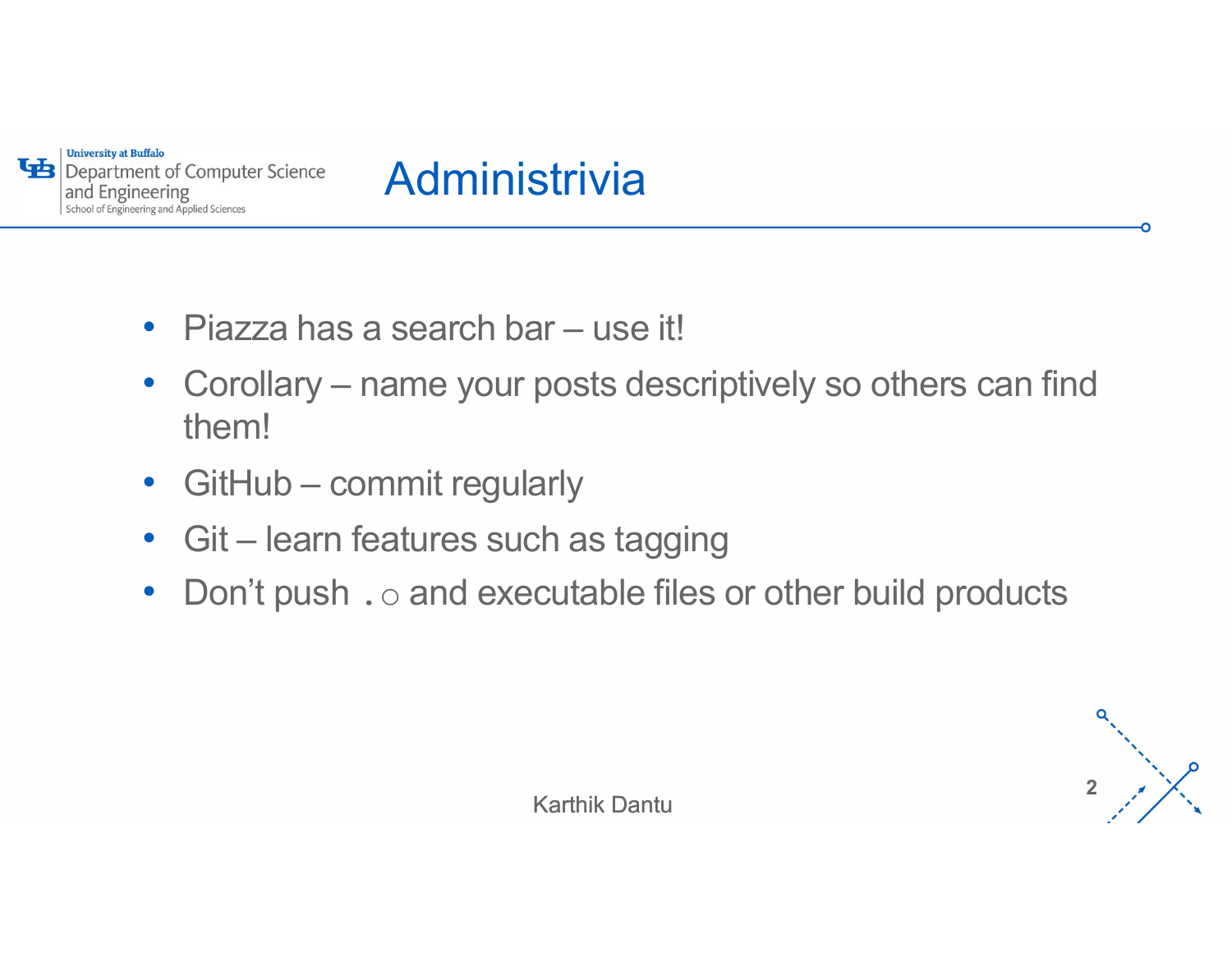

# Memory Allocation

So far, we have seen two kinds of memory allocation:

```
int counter = 0; // global var
int main(int argc, char** argv) {
  counter++;
 printf("count = <math>\frac{d}{n}</math>, counter);return EXIT_SUCCESS;
}
```
- **Counter is statically-allocated** 
	- Allocated when program is loaded
	- Deallocated when process gets reaped

```
int \text{main} (int argc, char** argv) {
int foo(int a) {
 int x = a + 1; // local var
 return x;
}
 int y = foo(10); // local var
 printf("y = \frac{1}{6}d\ln", y);
 return EXIT_SUCCESS;
}
```
a, x, y are **automatically**-allocated

 $3 \frac{1}{2}$ 

- Allocated when function is called
- Deallocated when function returns

```
Karthik Dantu
```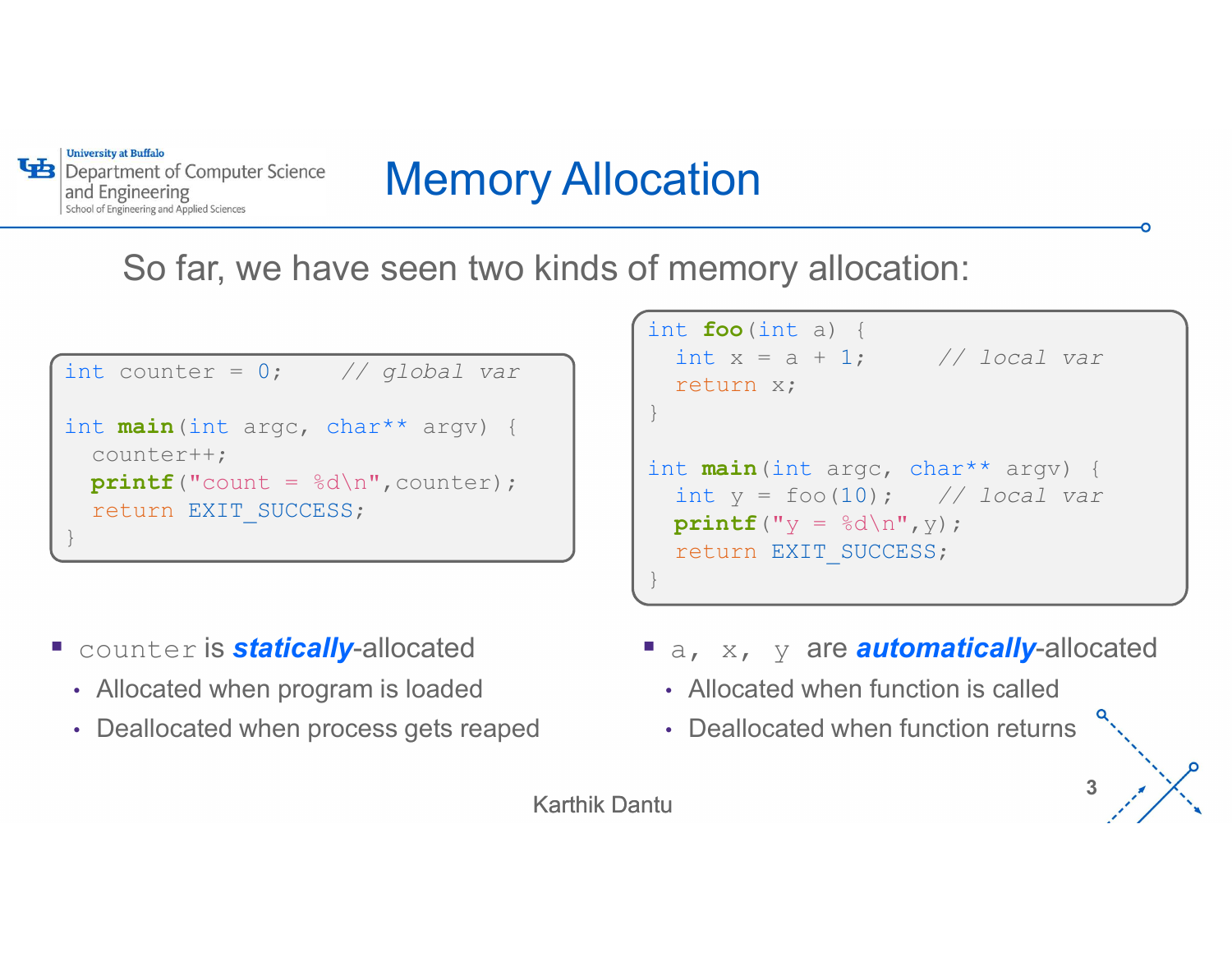

# Dynamic Allocation

- Situations where static and automatic allocation aren't sufficient:
	- We need memory that persists across multiple function calls but not the whole lifetime of the program
	- We need more memory than can fit on the Stack
	- '- We need memory whose size is not known in advance to the caller



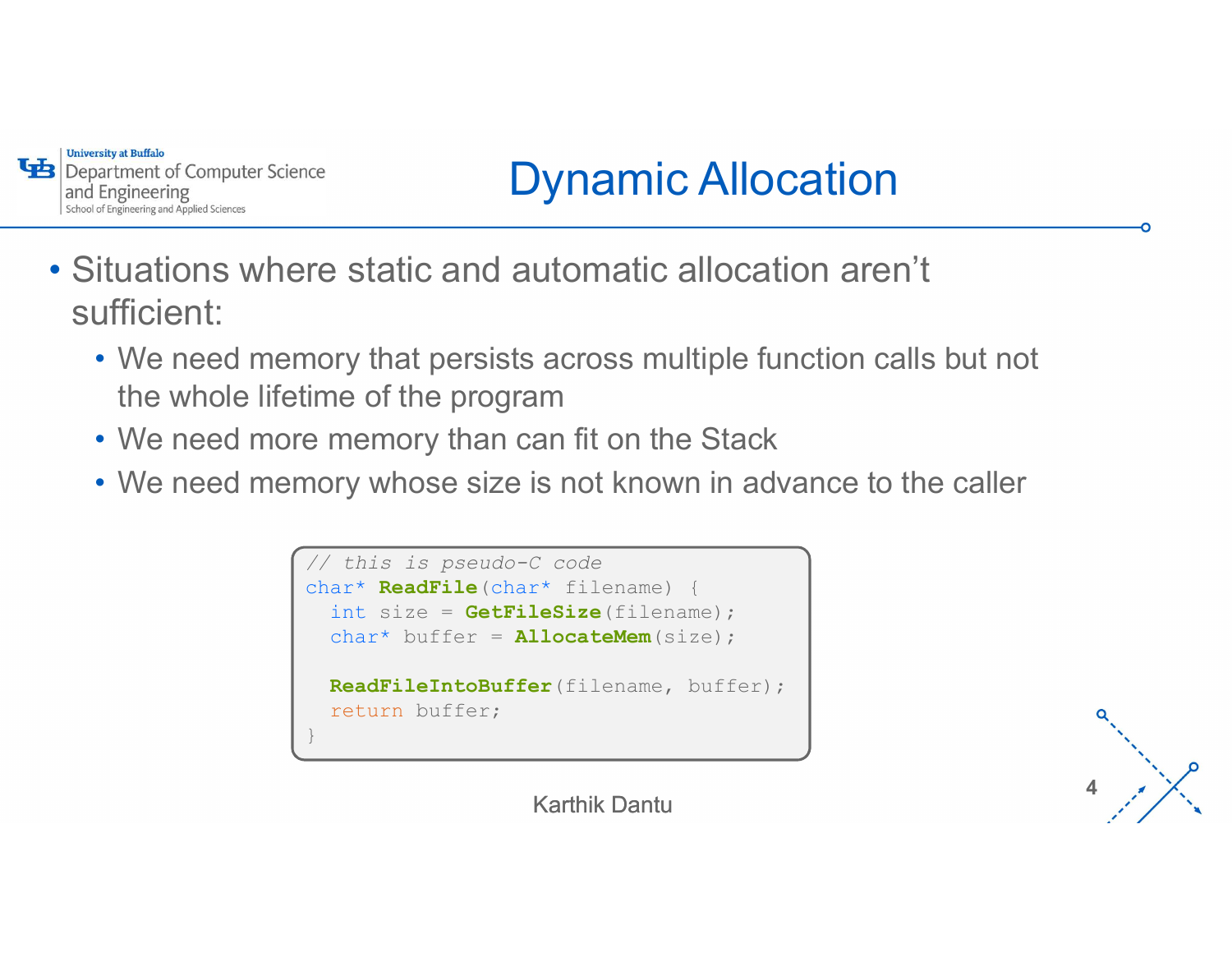**University at Buffalo** 

# Dynamic Memory Allocation

- A garbage collector collects it (automatic memory management) • What we want is **dynamically-allocated memory** Your program explicitly requests a new block of memory The language allocates it at runtime, perhaps with help from OS Dynamically-allocated memory persists until either: For Computer Science<br>
The Computer Science<br>
That we want is **dynamically-**allocated memory<br>
Ir program explicitly requests a new block of memory<br>
The language allocates it at runtime, perhaps with help from OS<br>
The languag A garbuter Science<br>
A garbage collector **Cynamically-allocated memory**<br>
A garbage allocates it at runtime, perhaps with help from OS<br>
A garbage collector collects it (automatic memory management)<br>
A garbage collector colle
- C requires you to manually manage memory Gives you more control, but causes headaches

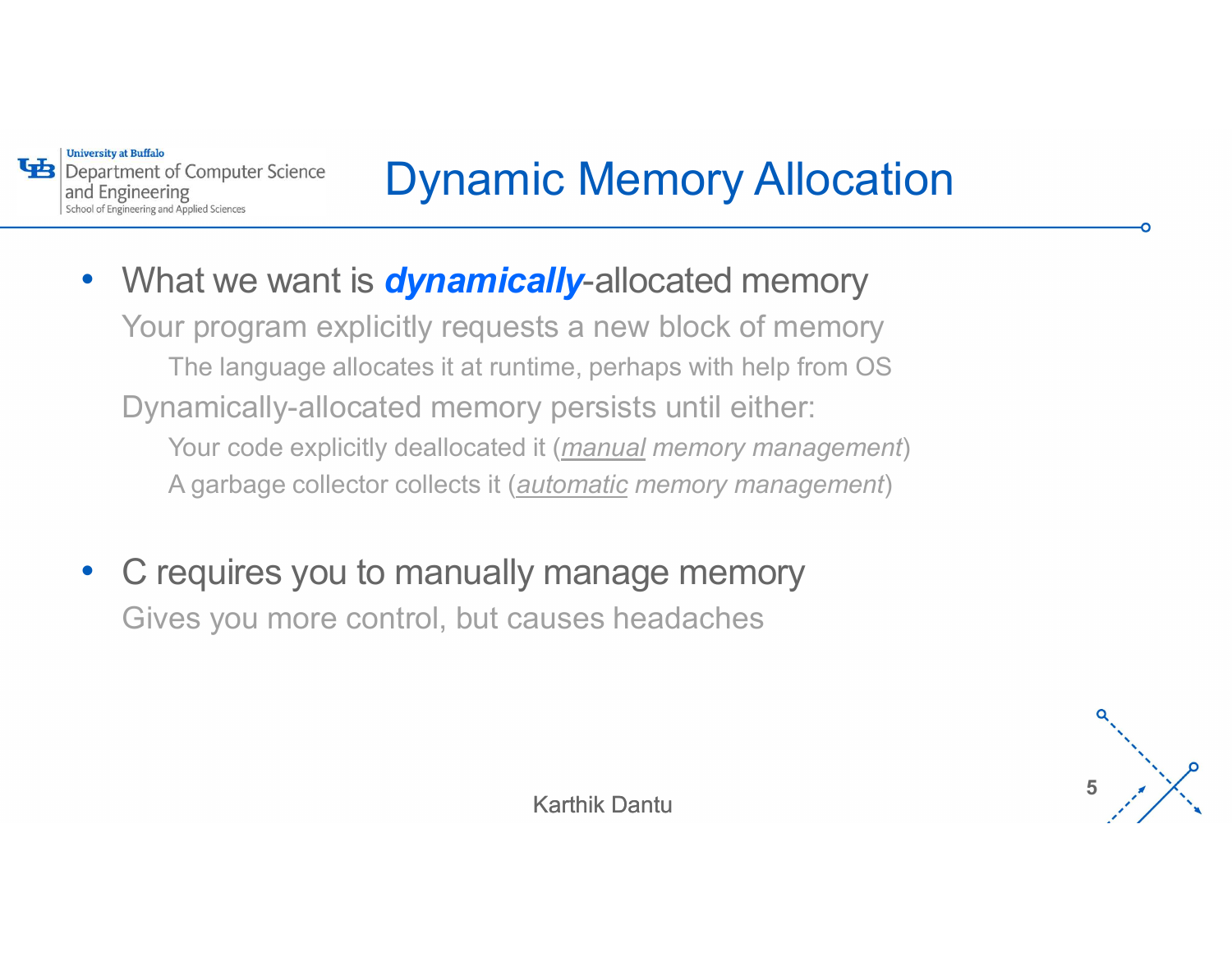

## Aside: NULL

• NULL is a memory location that is guaranteed to be invalid

- In C on Linux, NULL is  $0\times 0$  and an attempt to dereference NULL causes a segmentation fault
- Useful as an indicator of an uninitialized (or currently unused) pointer or allocation error • It's better to cause a segfault than to allow the corruption of
	- memory!

```
int main(int argc, char** argv) {
  int^* p = NULL;*_p = 1; // causes a segmentation fault
  return EXIT_SUCCESS;
}
```
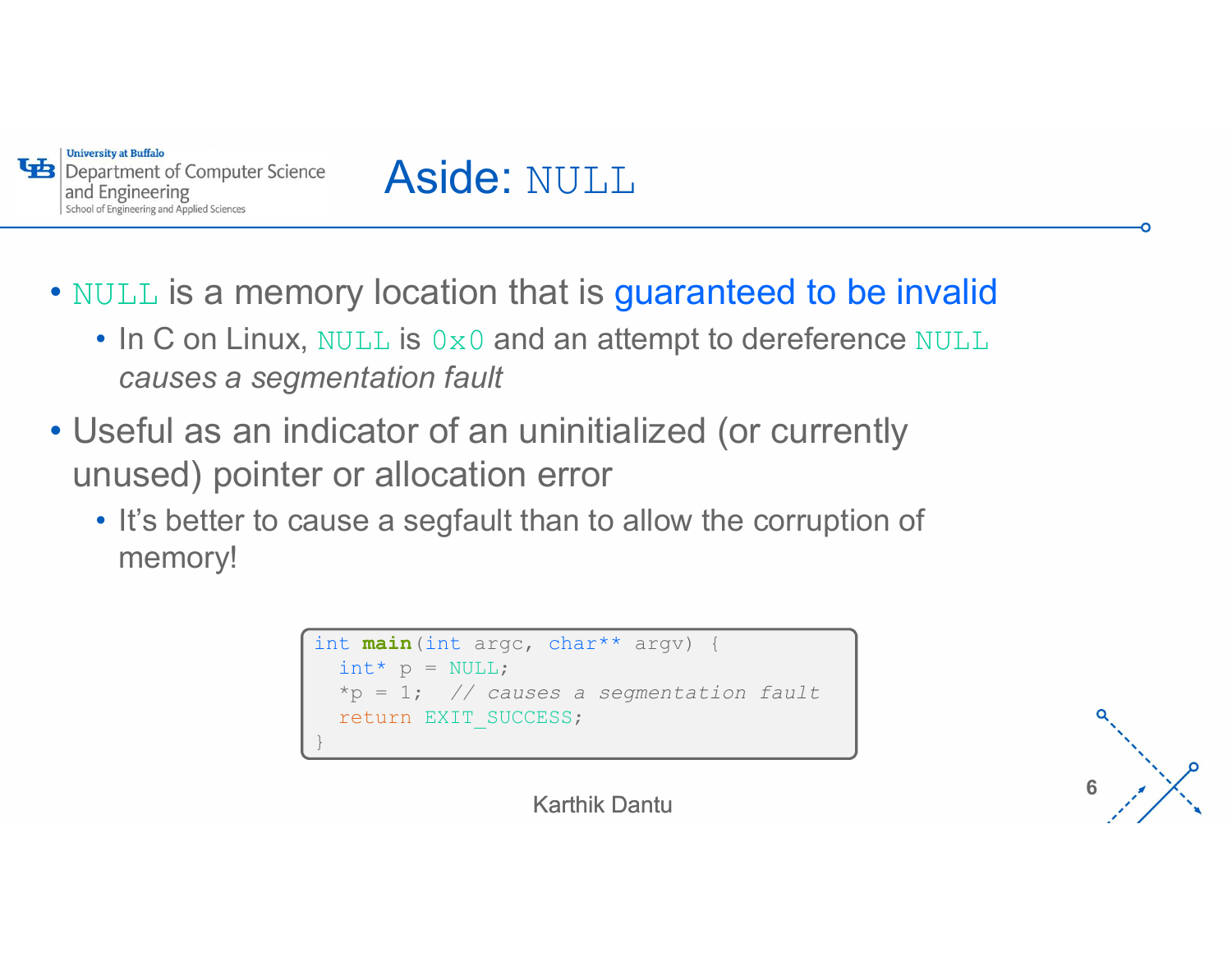

malloc()

- General usage:  $|var = (type*)$  malloc (size in bytes)
- ' malloc allocates a block of memory of the requested size Returns a pointer to the first byte of that memory And returns NULL if the memory allocation failed! You should assume that the memory initially contains garbage You'll typically use sizeof to calculate the size you need **is and the sum of the model of the sum of the sum of the requested size**<br>
bointer to the first byte of that memory<br> **s** NULL if the memory allocation failed!<br>
I assume that the memory initially contains garbage<br>
ally use **is and the set of the control of the set of the set of the set of the set of the first byte of that memory s<br>
s NULL if the memory allocation failed!<br>
I assume that the memory initially contains gally use size<br>
of to cal** malloc ()<br>
var = (type\*) malloc(size in bytes)<br>
s a block of memory of the requested s<br>
b the first byte of that memory

```
// allocate a 10-float array
 return errcode;
}
    // do stuff with arr
```
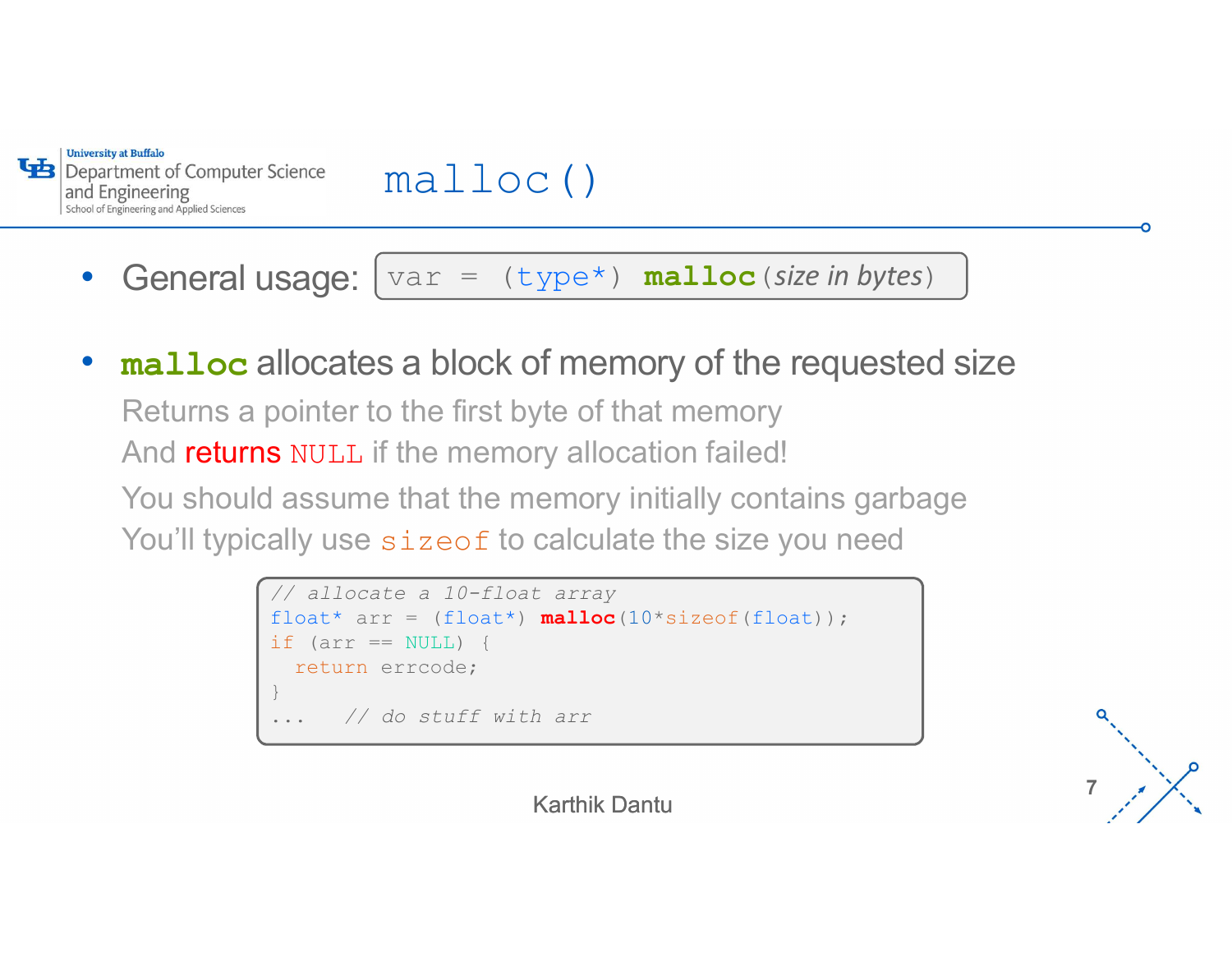

#### calloc()

• General usage:

• Like malloc, but also zeros out the block of memory

 $\overline{11}$  cuse it to it Helpful when zero-initialization wanted (but don't use it to mask bugs – fix those) puter Science calloc()<br>al usage:<br>var = (type\*) calloc (num, bytes per element)<br>alloc, but also zeros out the block of memory<br>when zero-initialization wanted (but don't use it to mask bugs –

Slightly slower; but useful for non-performance-critical code

malloc and calloc are found in stdlib.h



 $8 \times \times$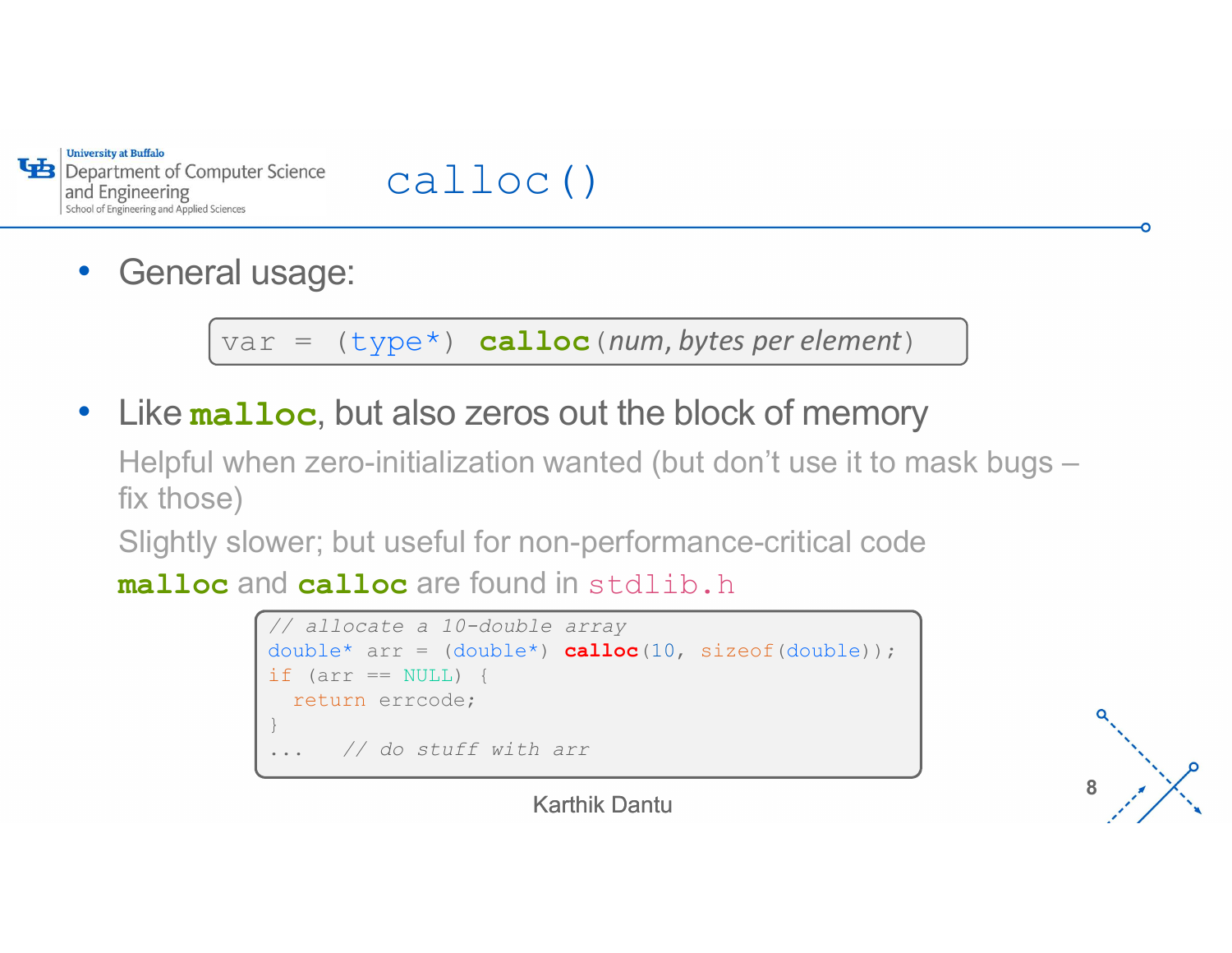



• Usage:  $\left[ \text{free}\left( \text{pointer}\right) : \right]$ 

• Deallocates the memory pointed-to by the pointer

Pointer *must* point to the first byte of heap-allocated memory (*i.e.* something previously returned by **malloc** or **calloc**)

n ation Freed memory becomes eligible for future allocation

Pointer is unaffected by call to free

Defensive programming: can set pointer to NULL after freeing it

```
free (pointer) ;<br>
es the memory pointed-to by the pointer<br>
st point to the first byte of heap-allocated memory<br>
hing previously returned by malloc or calloc)<br>
nory becomes eligible for future allocation<br>
unaffec
EXECUTE:<br>
EXECUTE:<br>
EXECUTE:<br>
EXECUTE:<br>
EXECUTE:<br>
EXECUTE:<br>
EXECUTE:<br>
EXECUTE:<br>
EXECUTE:<br>
EXECUTE:<br>
EXECUTE:<br>
EXECUTE:<br>
EXECUTE:<br>
EXECUTE:<br>
EXECUTE:<br>
EXECUTE:<br>
EXECUTE:<br>
EXECUTE:<br>
EXEC
       return errcode;
                                                // do stuff with arr
free(arr);
nst point to the first byte of heap-allocated me<br>hing previously returned by malloc or call<br>nory becomes eligible for future allocation<br>unaffected by call to free<br>e programming: can set pointer to NULL after freeing<br>
```
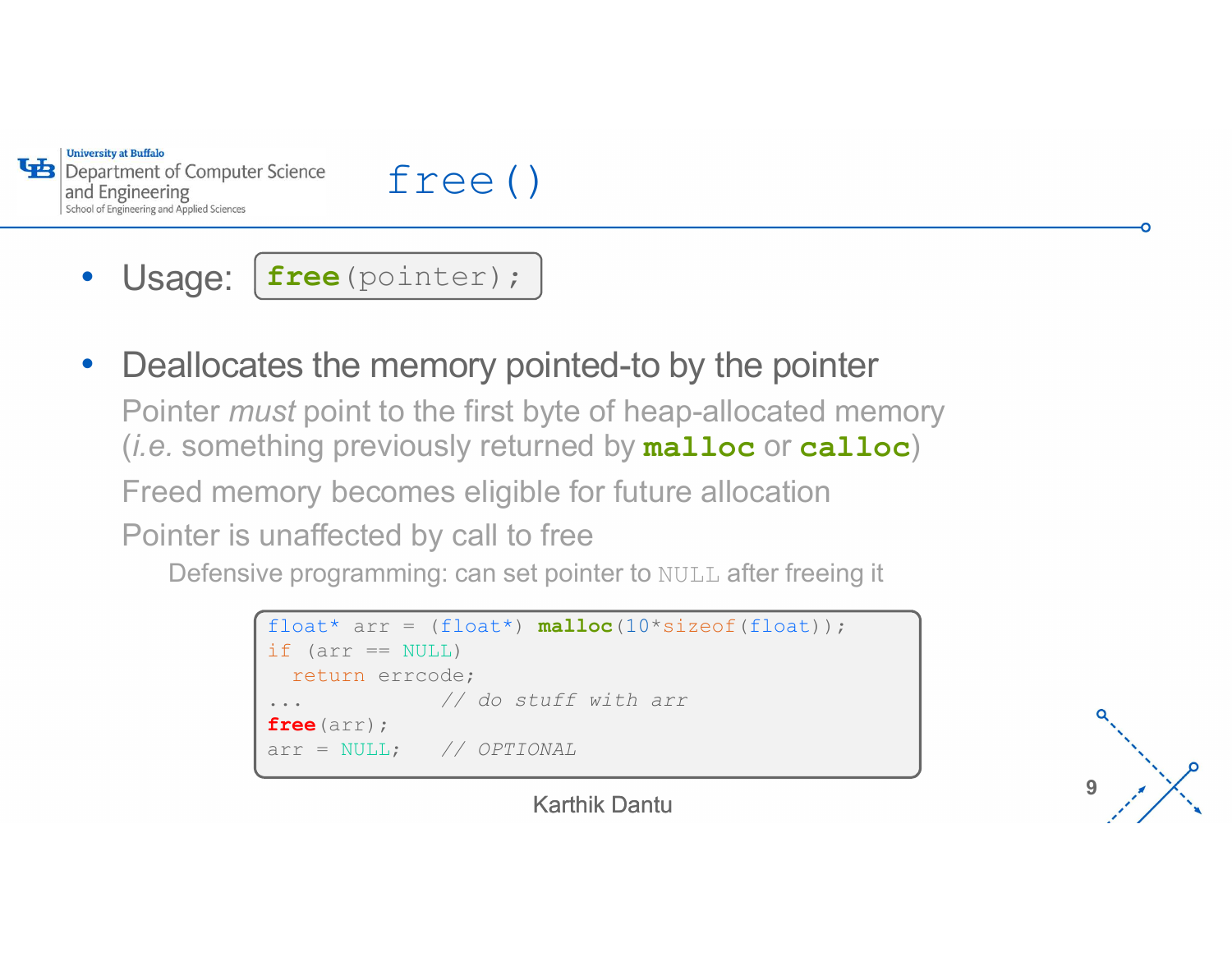

#### **Practice**

- Which lines have errors?
- A. Line 1
- B. Line 2
- C. Line 4
- D. Line 6
- E. We're lost…

```
#include <stdio.h>
   #include <stdlib.h>
   int main(int argc, char** argv) {
     int a[2];
     int^* b = \text{malloc}(2 * sizeof(int));
     int* c;
1 a[2] = 5;
2 b[0] += 2;
3 \mid C = b + 3;\textbf{free}(\&\texttt{(a[0]}));
\text{free}\left(b\right);6 free (b); \int free (b); \int free (c) \int free (c) \int free (c) \int free (c) \int free (c) \int free (c) \int free (c) \int free (c) \int free (c) \int free (c) \int free (c) \int free (c) \int free (c) \int free (c
     b[0] = 5;return EXIT_SUCCESS;
   }
                                         \overline{a}
```
10  $\lambda$ 

7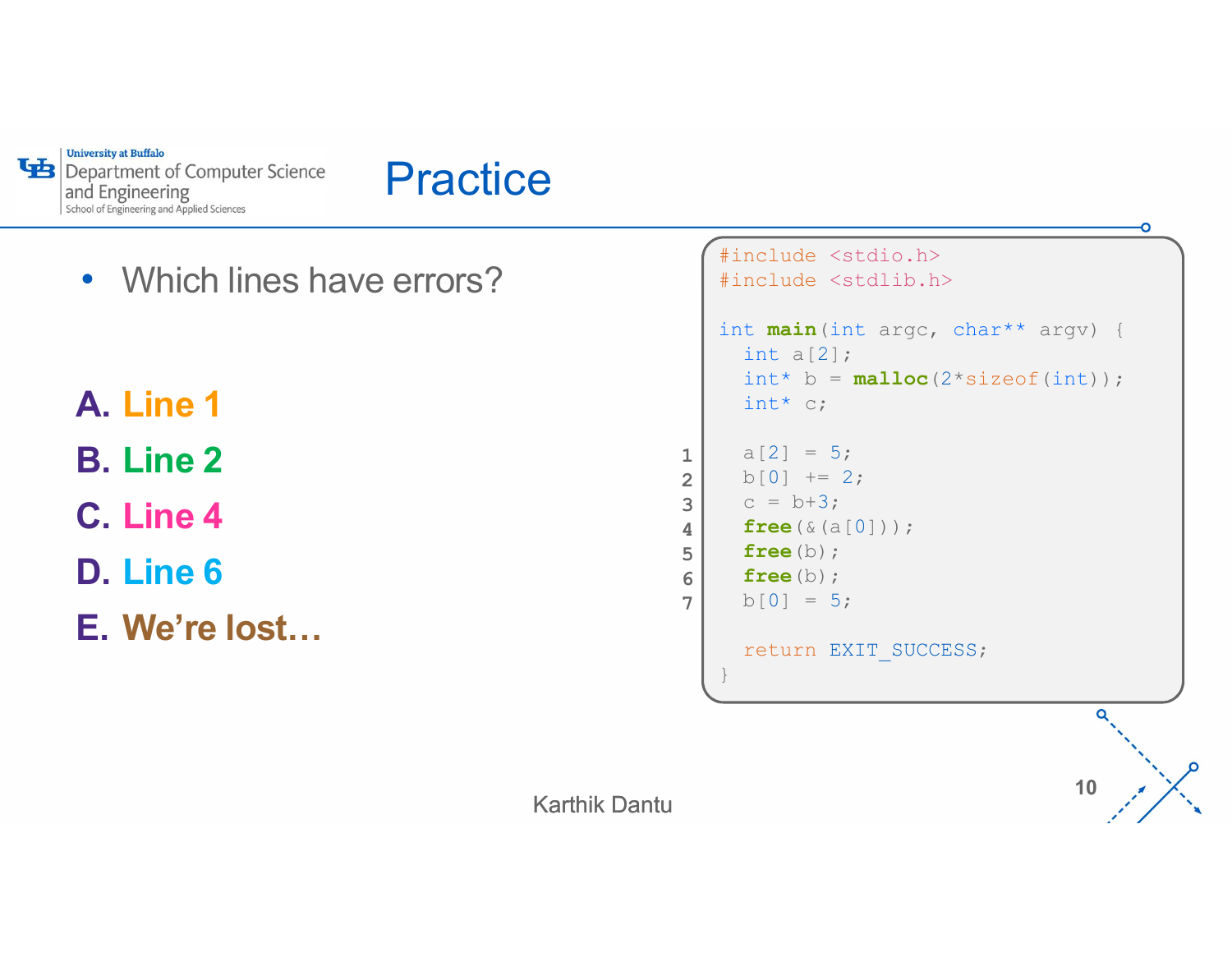

#### **Practice**

• Which line below is first guaranteed to cause an error?

#### A. Line 1

B. Line 4

C. Line 6

D. Line 7

E. We're lost…

```
2 b[0] += 2;
   #include <stdio.h>
   #include <stdlib.h>
   int main(int argc, char** argv) {
     int a[2];
     int^* b = \text{malloc}(2 * sizeof(int));
     int* c;
1 a[2] = 5;
3 \mid C = b + 3;\textbf{free}(\&\texttt{(a[0]}));
\text{free}\left(b\right);6 free (b); \int free (b); \int free (c) \int free (c) \int free (c) \int free (c) \int free (c) \int free (c) \int free (c) \int free (c) \int free (c) \int free (c) \int free (c) \int free (c) \int free (c) \int free (c
     b[0] = 5;return EXIT_SUCCESS;
   }
```
11  $\lambda$ 

7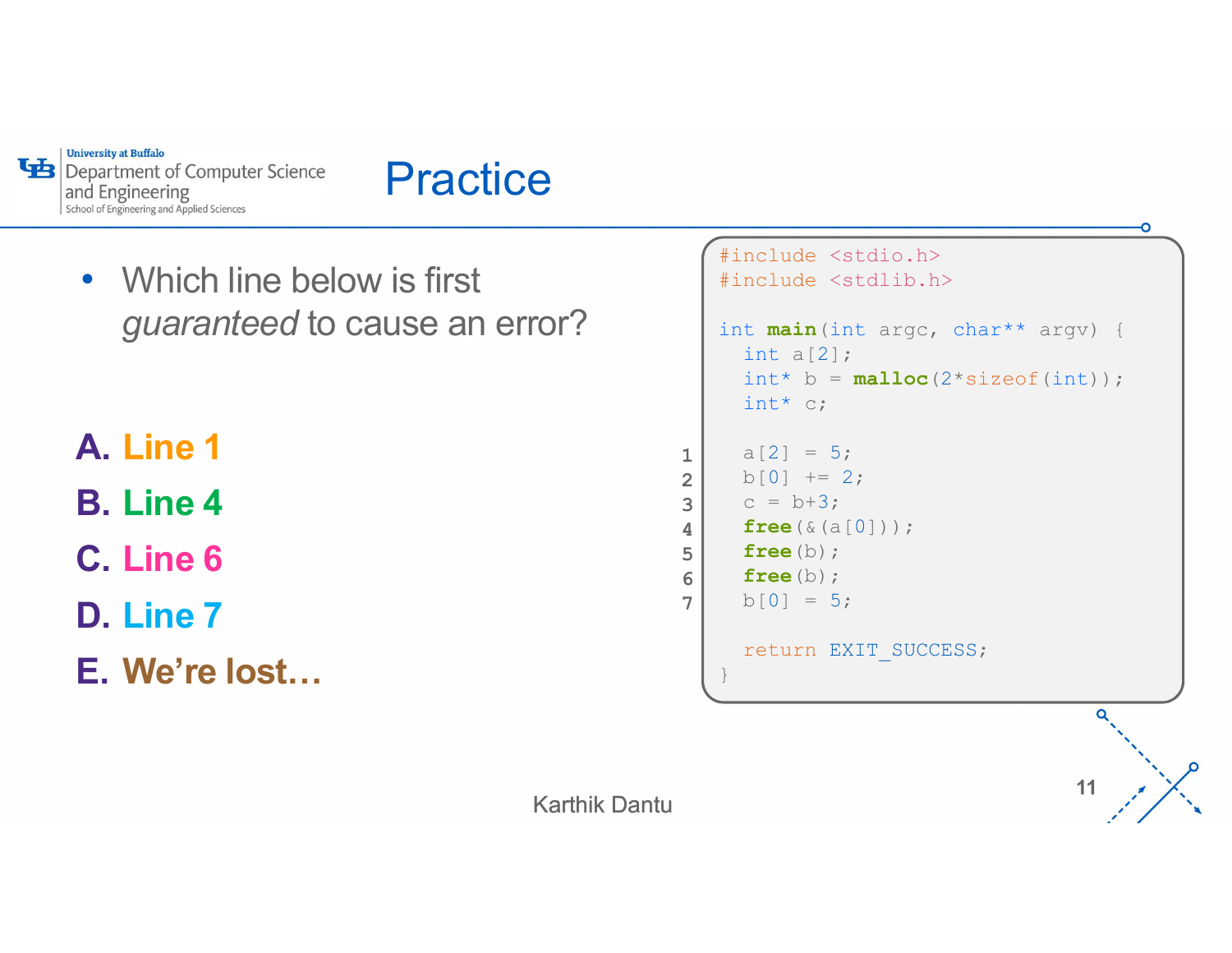

## Memory Corruption

• There are all sorts of ways to corrupt memory in C

```
'-
c = b+3; // mess up your pointer arithmetic
#include <stdio.h>
#include <stdlib.h>
int main(int argc, char** argv) {
 int a[2];
 int^* b = \text{malloc}(2*sizeof(int));int^* c;
 a[2] = 5; // assign past the end of an array
  b[0] += 2; // assume malloc zeros out memory
 free(\&(a[0])); // free something not malloc'ed
 free(b);
 free(b); // double-free the same block
 b[0] = 5; // use a freed pointer
 // any many more!
 return EXIT_SUCCESS;
}
```
12  $\lambda$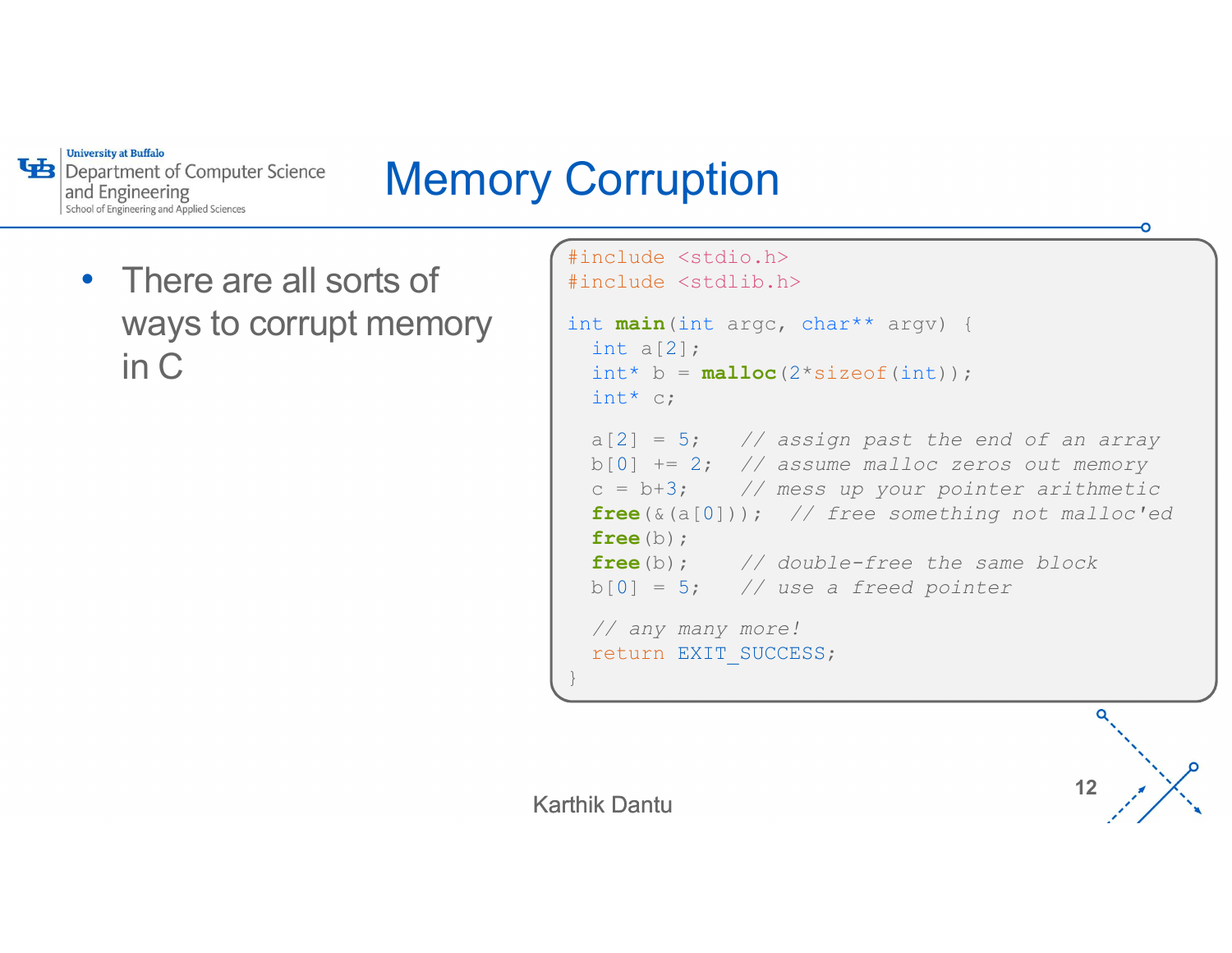

# Memory Leak

- A memory leak occurs when code fails to deallocate dynamicallyallocated memory that is no longer used e.g. for the formputer Science<br>
A memory leak occurs when code fails to deallocate dynamically-<br>
allocated memory that is no longer used<br>
e.g. forget to free malloc-ed block, lose/change pointer to malloc-ed block<br>
What ha
- ... . . . . . . <u>.</u>. 9. . . • What happens: program's VM footprint will keep growing This might be OK for short-lived program, since all memory is deallocated when program ends Usually has bad repercussions for long-lived programs
	- Might slow down over time (e.g. lead to VM thrashing)
	- Might exhaust all available memory and crash
	- Other programs might get starved of memory

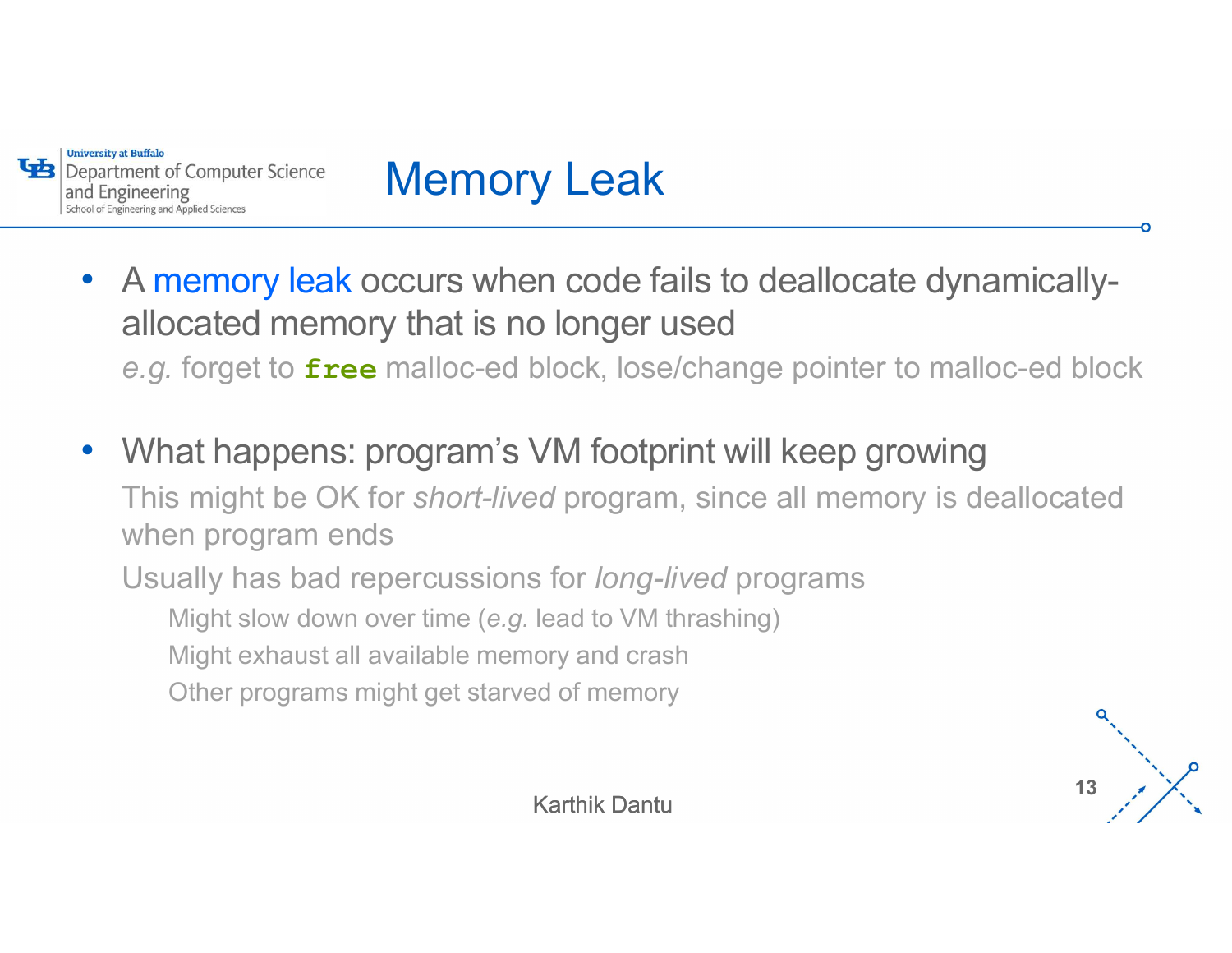

# Derived Data Types

- Arrays require all elements to be of the same data type.
- Many times, we want to group items of different types in a structure
- E.g., grade roster =  $\{Name\ (char *), UBID \ (int)$ , Active  $(bood)$ , Lab1 (float), PA0 (float), ..}
- struct: Derived data type composed of members that are basic or other derived data types

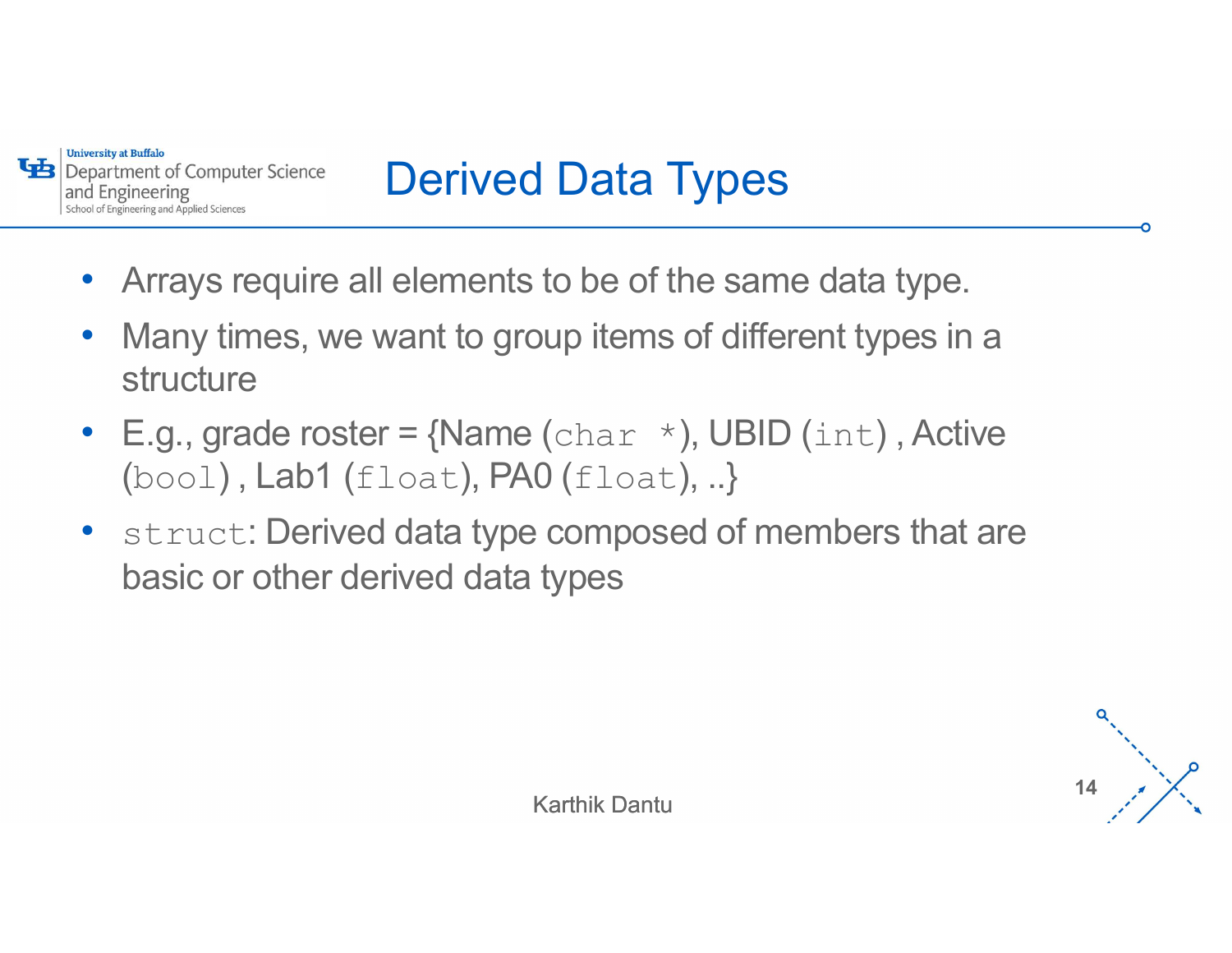

# Structured Data

- A struct is a C datatype that contains a set of fields Similar to a Java class, but with no methods or constructors Useful for defining new structured types of data Behave similarly to primitive variables Subseming Subseming Subseming Subseming Subseming Struct is a C datatype that contains a semilar to a Java class, but with no methods or contains a semilarly to primitive variables thave similarly to primitive variables  $\$
- Generic declaration:

```
type1 name1;
 ...
\}; \qquad \qquad
```

```
// a "struct Point"<br>struct Point {
typeN nameN; \left\{\frac{7}{3}\right\} struct Point variable<br>struct Point origin = {0.0,0.0};
                                                                                                                 // the following defines a new
                                                                                                               // structured datatype called
                                                                                                               )<br>
Sance of fields<br>
Sance of fields<br>
Sance of fields<br>
A the following defines a new<br>
A struct wont of s<br>
A a "struct Point"<br>
struct Point {<br>
float x, y;<br>
};<br>
<br>
A declare and initialize a
                                                                                                               structure of fields<br>
s or constructors<br>
data<br>
// the following defines a new<br>
// structured datatype called<br>
// a "struct Point"<br>
struct Rination (float x, y;<br>
};<br>
// declare and initialize a<br>
// struct Point variabl
                                                                                                                     float x, y;
                                                                                                               };
                                                                                                               // declare and initialize a 
                                                                                                               1S a Set of Tields<br>
So constructors<br>
data<br>
// the following defines a new<br>
// structured datatype called<br>
// a "struct Point"<br>
struct Point (float x, y;<br>
};<br>
// declare and initialize a<br>
// struct Point variable<br>
struct Po
                                                                                                               structured data the following defines a new that the following defines a new that the struct point "<br>
struct Point"<br>
struct Point (1901)<br>
struct Point (1904)<br>
1993)<br>
The struct Point variable struct Point origin = {0.0,0,
```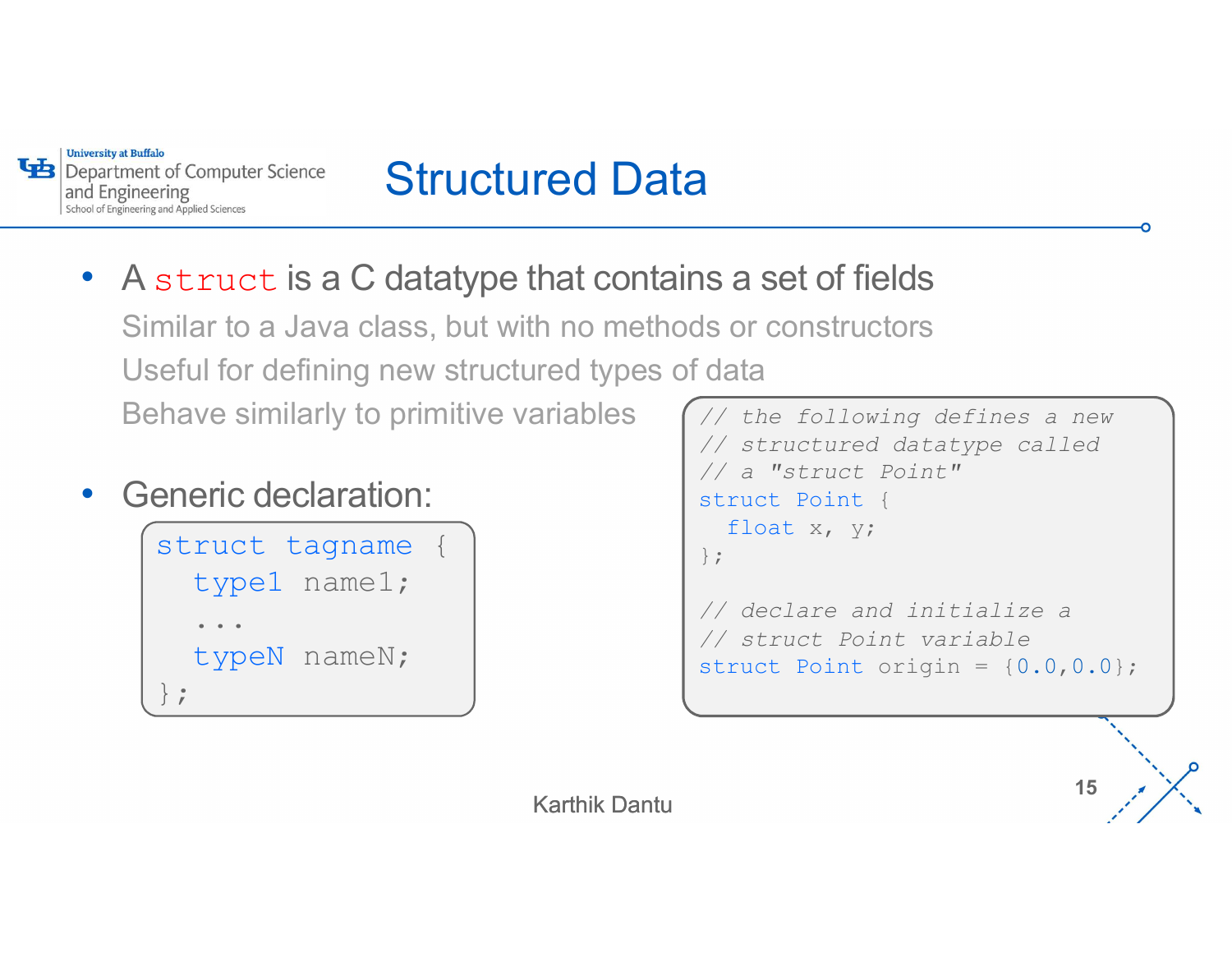

## Declaring structs

Just specify the struct (no space reserved)

specify the struct and declare a variable (space reserved)

```
// the following defines a new
// structured datatype called
Modeling metals and the struct specify<br>
(no space reserved) declare<br>
(space (space (space \frac{1}{2})<br>
(space \frac{1}{2})<br>
(space \frac{1}{2})<br>
(space \frac{1}{2})<br>
(space \frac{1}{2})<br>
(space \frac{1}{2})<br>
(space \frac{1}{2})<br>
(space
struct Point {
   float x, y;
};
```
// the following defines a new  $\bigcap$ // structured datatype called // a "struct Point" and declares // a variable "origin" of type // struct Point specify the struct and<br>declare a variable<br>(space reserved)<br>// the following defines a new<br>// structured datatype called<br>// a "struct Point" and declares<br>// a variable "origin" of type<br>// struct Point (<br>float x, y;<br>) origin float x, y; } origin;

16  $\frac{1}{2}$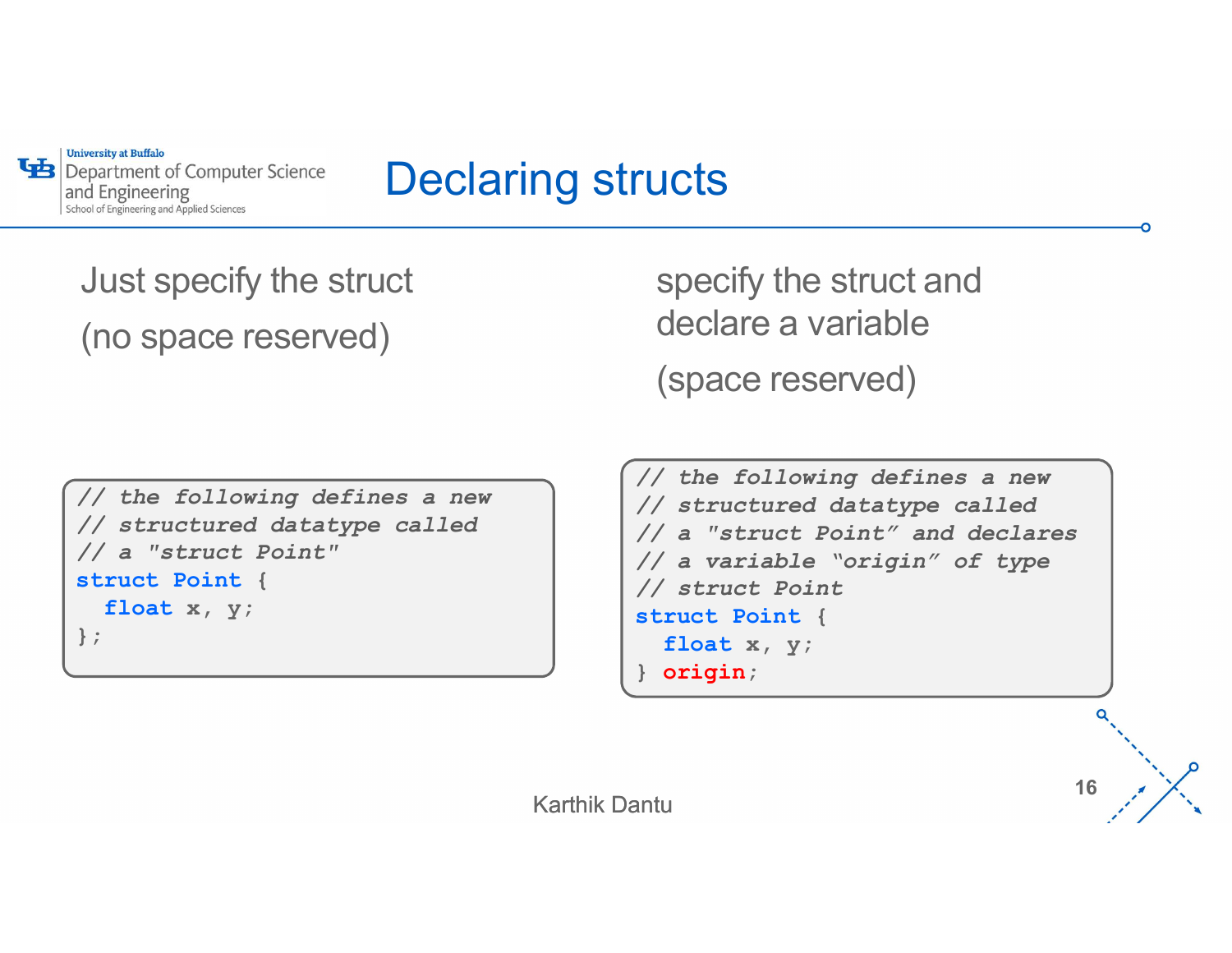

# Using structs

- Use "." to refer to a field in a struct
- Use "->" to refer to a field from a struct pointer

Dereferences pointer first, then accesses field

```
efer to a field in a struct<br>refer to a field in a struct<br>refer to a field from a struct pointer<br>s pointer first, then accesses field<br>struct Point (float x, y;<br>);<br>int main (int argc, char** argv) {<br>struct Point p1 = {0.0, 0
     float x, y;
};
int main(int argc, char** argv) {
      Struct Example 10 in a struct pointer<br>
struct Point first, then accesses field<br>
struct Point (<br>
struct Point p1 = {0.0, 0.0}; // p1 is stack allocated<br>
struct Point* p1_ptr = {p1;<br>
p1.x = 1.0;<br>
p1.yt=>y = 2.0; // e
      For to a field in a struct<br>
efer to a field from a struct pointer<br>
pointer first, then accesses field<br>
Truct Point {<br>
float x, y;<br>
t main (int argc, char** argv) {<br>
struct Point p1 = {0.0, 0.0}; // p1 is stack alloc<br>
struc
     p1.x = 1.0;p1 ptr-\triangleright y = 2.0; // equivalent to (*p1 ptr).y = 2.0;
     return EXIT_SUCCESS;
}
```
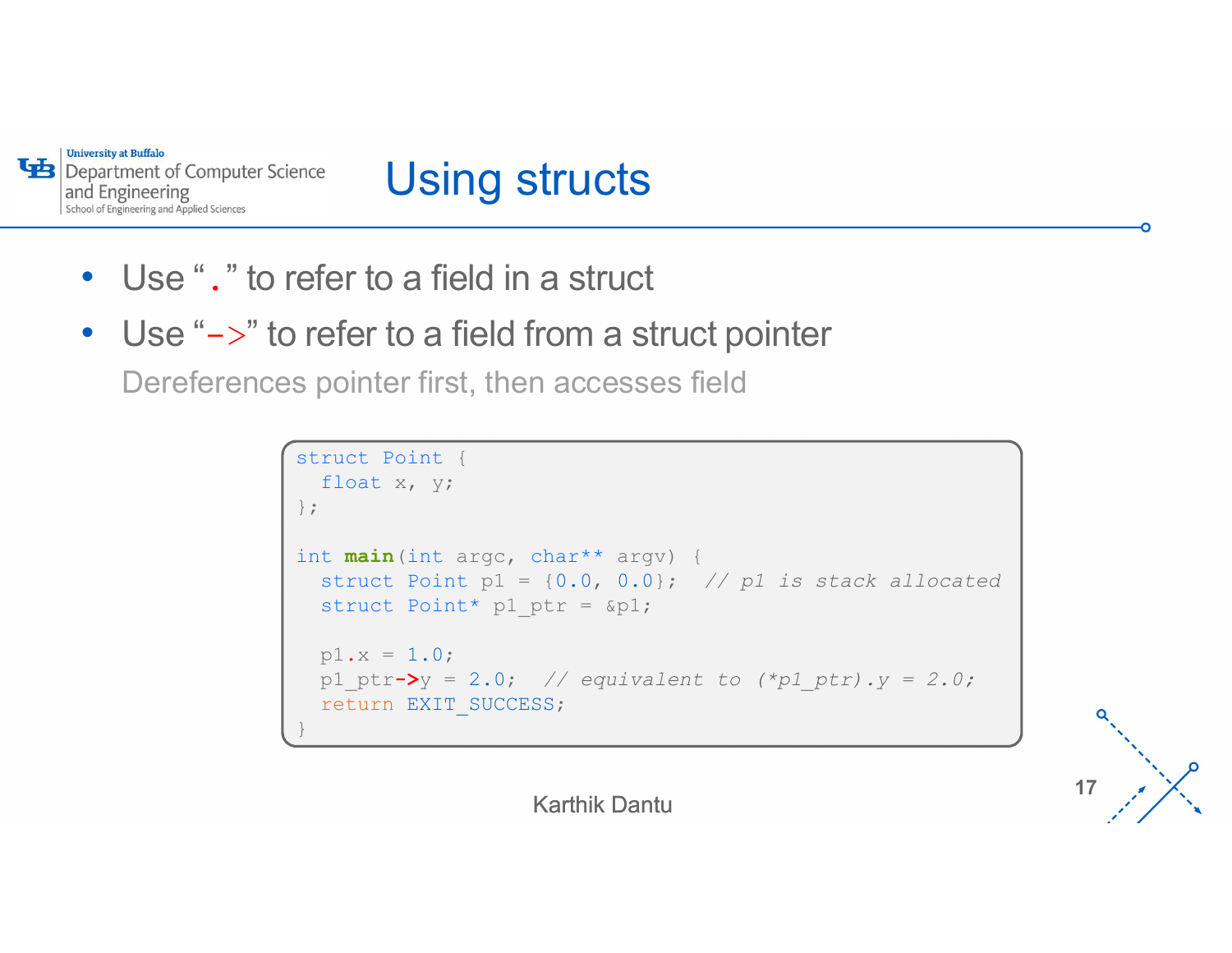

# Copy by Assignment

• You can assign the value of a struct from a struct of the same type – this copies the entire contents!

```
Finder of Computer Science<br>
ou can assign the value of a struct from<br>
inis copies the entire contents!<br>
struct Point {<br>
float x, y;<br>
};<br>
int main (int argc, char** argv) {<br>
struct Point n1 = {0,0,2,0}};
    float x, y;
};int main(int argc, char** argv) {
    Struct Point (Secondary 2001)<br>
Struct Point (Secondary 2001)<br>
Struct Point (Secondary 2001)<br>
Funct Point (Float x, y;<br>
t main (int arge, char** argv) {<br>
struct Point p1 = {0.0, 2.0};<br>
struct Point p2 = {4.0, 6.0};<br>
printf(
    struct Point p2 = \{4.0, 6.0\}; a
   printf("p1: {%f,%f} p2: {%f,%f}\n", p1.x, p1.y, p2.x, p2.y);
    p2 = p1;printf("p1: {f; f} p2: {f} f} \n", p1.x, p1.y, p2.x, p2.y);
    return EXIT_SUCCESS;
}
```
Karthik Dantu

18  $\frac{1}{2}$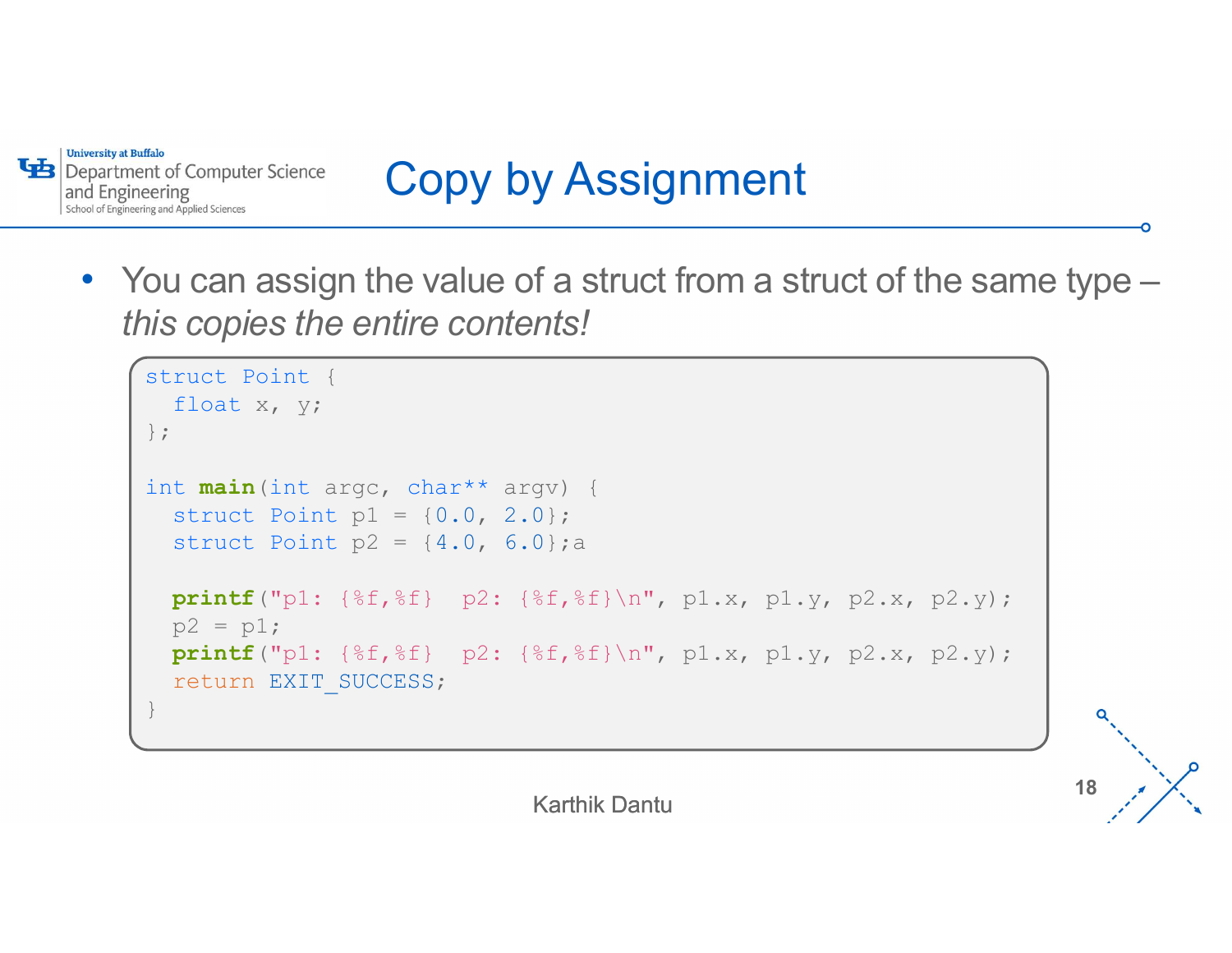



- Generic format: [typedef type name; ]
- Allows you to define new data type *names/synonyms* Both type and name are usable and refer to the same type Be careful with pointers  $*$  before name is part of  $type!$

```
'-
// make "superlong" a synonym for "unsigned long long"
typedef unsigned long long superlong;
// make "str" a synonym for "char*"
typedef char *str;
eric format: \frac{ypeed}{x} \frac{y直}{x} and \frac{y}{x} and \frac{y}{x} and \frac{y}{x} and \frac{y}{x} and \frac{y}{x} and \frac{y}{x} are \frac{y}{x} are \frac{y}{x} a synony for "same is part of \frac{y}{x} \frac{y}{x} \frac{y}{x} \frac{y}{x} \frac{eric format: \frac{ypeed}{x} type name;<br>
ws you to define new data type names/synonyms<br>
y = 0 and name are usable and refer to the same type<br>
\frac{y}{x} and name are usable and refer to the same type<br>
\frac{y}{x} are "superlong"
EXECTATE: CONTIFINITY CONTINUAL CONTINUAL CONTINUAL CONFINED MANUSE CONTINUES THE STRUCT AND A SUPPOSE THE STRUCT THANGER THANGER THANGER THANGER THANGER THANGER THANGER THANGER THANGER THANGER THANGER THANGER THANGER T
    superlong x;
    superlong y;
type and name are usable and refer to the same type<br>
areful with pointers - * before name is part of type!<br>
\frac{1}{\sqrt{m}} with pointers - * before name is part of type!<br>
\frac{1}{\sqrt{m}} with \frac{1}{\sqrt{m}} with \frac{1}{\sqrt{m}} a
Point origin = \{0, 0\};
```
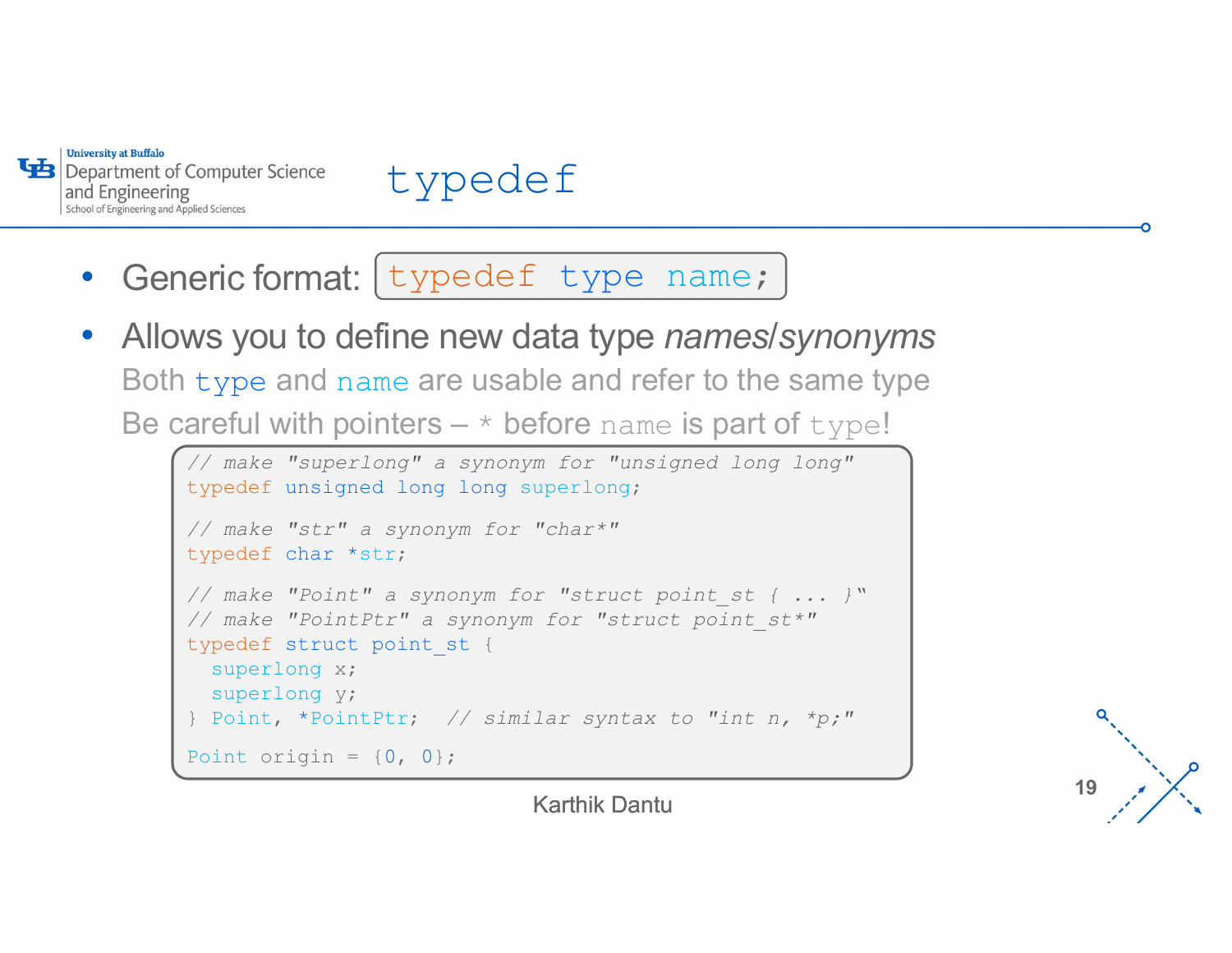**University at Buffalo** and Engineering School of Engineering and Applied Sciences

# Dynamically-allocated Structs

• You can malloc and free structs, just like other data type sizeof is particularly helpful here

```
// a complex number is a + bi
Sience<br>
Complete Struct Complex Complex Complex<br>
Complex and free structs, just like other data ty<br>
Darticularly helpful here<br>
<br>
Complex number is a + bi<br>
typedef struct complex st {<br>
double real; // real component<br>

     double real; // real component
     double imag; // imaginary component
} Complex, *ComplexPtr;
alloc and free structs, just like other data type<br>
particularly helpful here<br>
// a complex number is a + bi<br>
typedef struct complex st (<br>
double real; // real component<br>
double imag; // imaginary component<br>
} Complex, *
ComplexPtr AllocComplex (double real, double imag) {
     lloc and free structs, just like other data type<br>
rticularly helpful here<br>
<br>
a complex number is a + bi<br>
pedef struct complex is (<br>
double imag; // imaginary component<br>
complex, *ComplexPtr is equivalent to Complex*<br>
r
     lloc and free Structs, just like other data<br>
rticularly helpful here<br>
racomplex number is a + bi<br>
pedef struct complex_st {<br>
double imag; // real component<br>
complex, *ComplexPtr;<br>
note that ComplexPtr is equivalent to Co
          retval->real = real;
           CUIATIY NelpTUI Nere<br>
complex number is a + bi<br>
def struct complex st (<br>
while real; // real component<br>
while imag; // imaginary component<br>
mplex, *ComplexPtr;<br>
ote that ComplexPtr is equivalent to Complex*<br>
lexPtr AllocC
     }
     return retval;
}
```
20  $\lambda$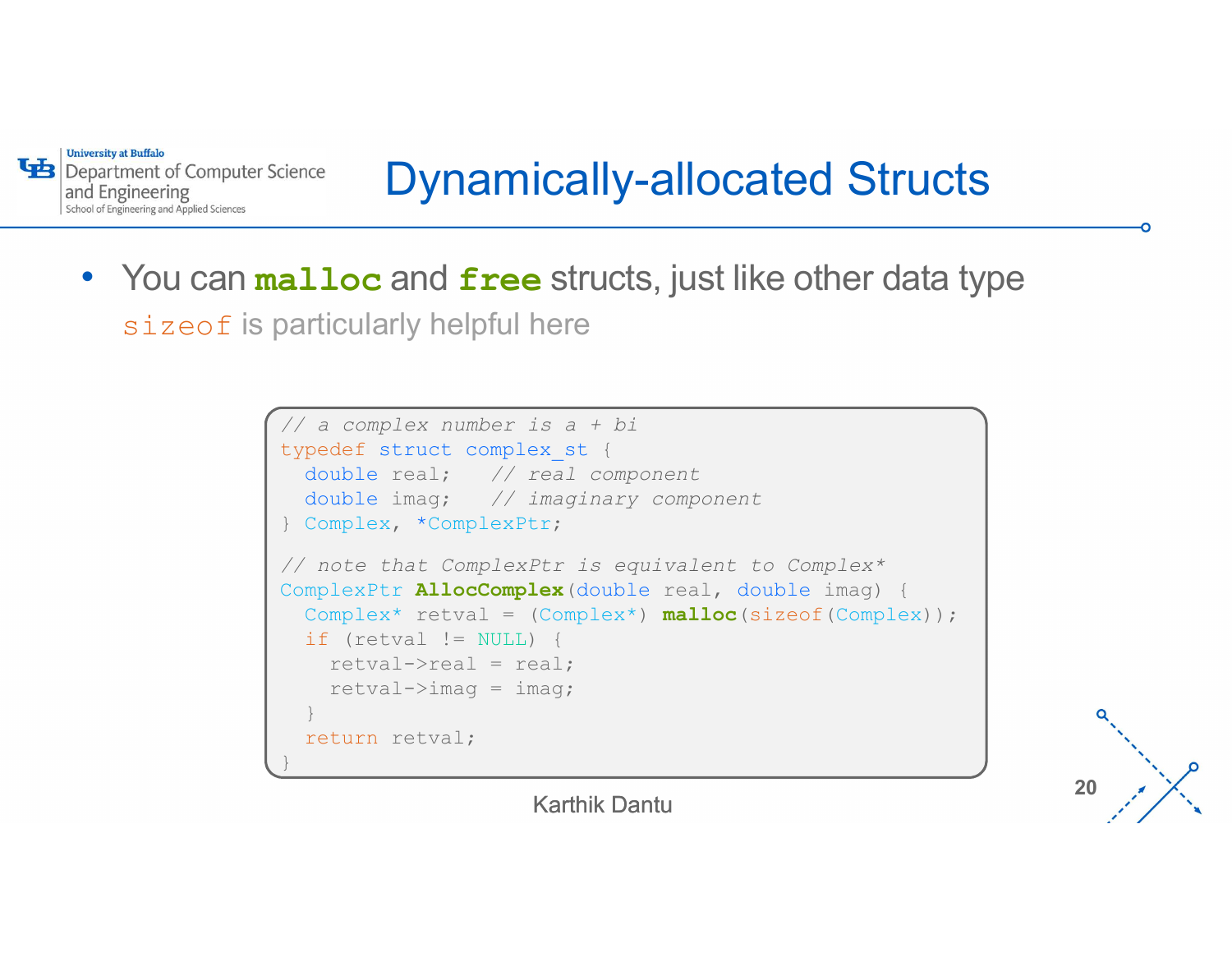**University at Buffalo** Department of Computer Science and Engineering School of Engineering and Applied Sciences

# Aside: Arguments in C

• In most languages, arguments can restain that the state of the Manus of the Manus of the Manus of the Manus of the Manus of the Manus of the Manus of the Manus of the Manus of the Manus of the Manus of the Manus of the M be a series of the series of the series of the series of the series of the series of the series of the series of the series of the series of the series of the series of the series of the series of the series of the series Passed by value

Passed by reference

- C uses pass-by-value
- **Example**

before swap  $a = 1$ before swap  $b = 2$ after swap  $a = 1$ after swap  $b = 2$ 

```
int a = 1;<br>int b = 2;
\begin{array}{ccc}\n\text{void swap(int a, int b)} & \text{if} \\
\text{int tmp = a;} \\
a = b; \\
b = tmp;\n\end{array}\begin{array}{c}\n\text{in } \mathbb{C} \\
\text{if } \begin{aligned}\n\text{if } \begin{aligned}\n\text{if } \begin{aligned}\n\text{if } \begin{aligned}\n\text{if } \begin{aligned}\n\text{if } \begin{aligned}\n\text{if } \begin{aligned}\n\text{if } \begin{aligned}\n\text{if } \begin{aligned}\n\text{if } \begin{aligned}\n\text{if } \begin{aligned}\n\text{if } \begin{aligned}\n\text{if } \begin{aligned}\n\text{if } \begin{aligned}\n\text{if } \begin{aligned}\n\text{if } \begin{aligned}\n\text{if } \begin{aligned}\n\text{if } \begin{aligned}\n\texta = b;
      b = tmp;}
Since \begin{bmatrix} \n\text{vi} & \text{iv} & \text{iv} \\ \n\text{vi} & \text{iv} & \text{v} & \text{iv} \\ \n\text{iv} & \text{v} & \text{v} & \text{iv} \\ \n\text{iv} & \text{v} & \text{v} & \text{v} \\ \n\text{iv} & \text{v} & \text{v} & \text{v} \\ \n\text{iv} & \text{v} & \text{v} & \text{v} \\ \n\text{iv} & \text{v} & \text{v} & \text{v} \\ \n\text{v} & \text{v} & \text{v} & \text{v} \\ \n\text{vid swap (int a, int b) {<br>
int tmp = a;<br>
a = b;<br>
b = tmp;<br>
t main () {<br>
int a = 1;<br>
int b = 2;<br>
printf ("a before swap=%d\n",a);<br>
printf ("b before swap=%d\n",b);<br>
swap(a,b);
       id swap (int a, int b) {<br>
int tmp = a;<br>
a = b;<br>
b = tmp;<br>
t main () {<br>
int a = 1;<br>
int b = 2;<br>
printf ("a before swap=%d\n",a);<br>
printf ("b before swap=%d\n",b);<br>
swap(a,b);<br>
printf ("a after swap=%d\n",a);<br>
printf ("a af
      printf("a before swap=%d\n",a);
      printf("b before swap=%d\n",b);
      swap(a,b);
      printf("a after swap=%d\n",a);
      printf("b after swap=%d\n",b);
      return 0;
}
```
https://denniskubes.com/2012/08/20/is-c-pass-by-value-or-reference/

Karthik Dantu

21  $\frac{1}{2}$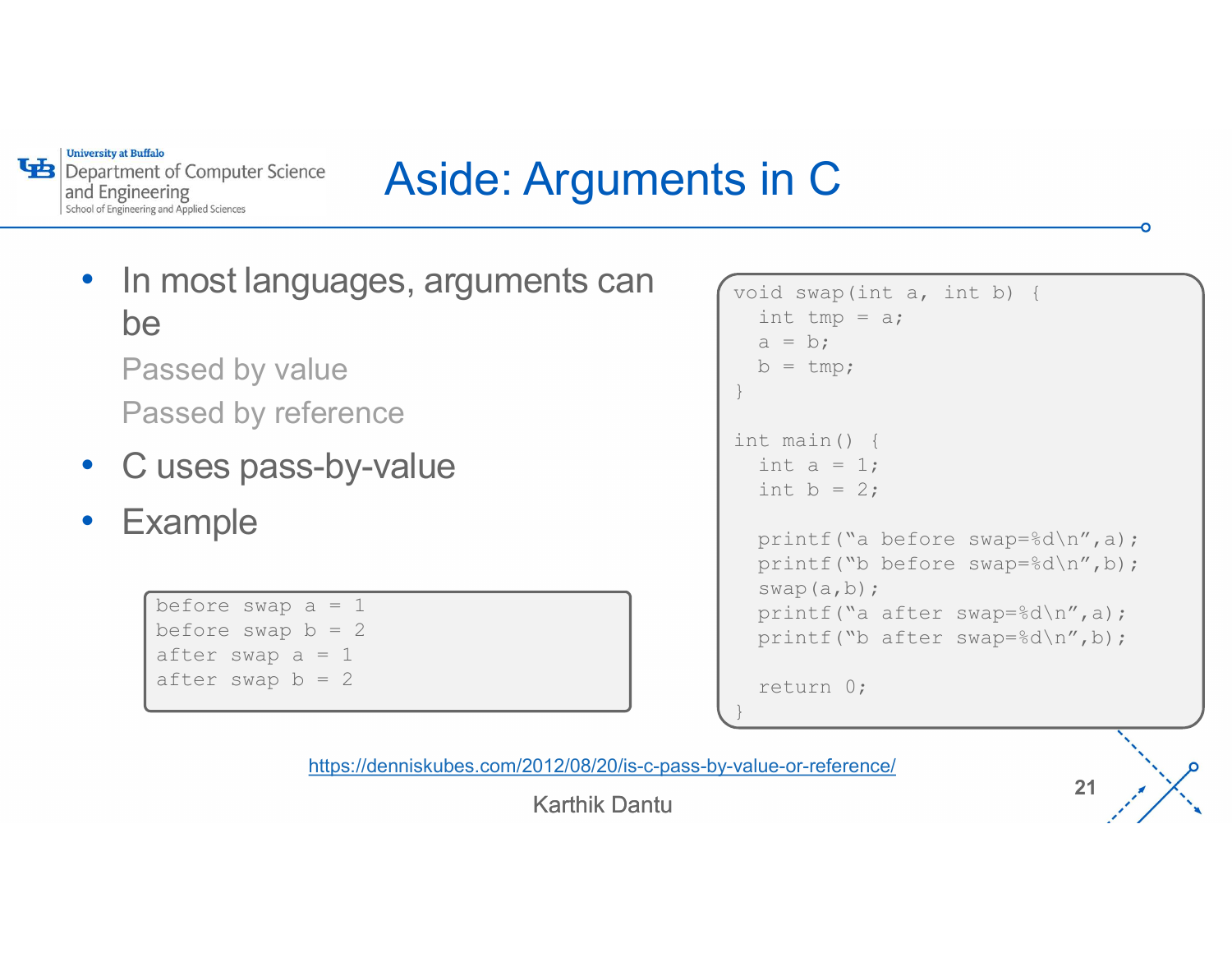**University at Buffalo** Department of Computer Science and Engineering School of Engineering and Applied Sciences

# Aside: Arguments in C

FIX: pass a pointer to the variables  $\sqrt{\frac{1}{\text{void swap(int } *a, int *b) + 1}}$ 

before swap  $a = 1$ before swap  $b = 2$ after swap  $a = 2$ after swap  $b = 1$ 

```
int a = 1;<br>int b = 2;
Sin C<br>
void swap(int *a, int *b) {<br>
int tmp = *a;<br>
*a = *b;<br>
*b = tmp;<br>
}
     id swap (int *a, int *b) {<br>
int tmp = *a;<br>
*a = *b;<br>
*b = tmp;<br>
t main () {
    *_a = *b;
     *b = tmp;}
Since \begin{bmatrix} \n\text{vi} & \text{iv} & \text{iv} & \text{v} & \text{v} & \text{v} & \text{v} & \text{v} & \text{v} & \text{v} & \text{v} & \text{v} & \text{v} & \text{v} & \text{v} & \text{v} & \text{v} & \text{v} & \text{v} & \text{v} & \text{v} & \text{v} & \text{v} & \text{v} & \text{v} & \text{v} & \text{v} & \text{v} & \text{v} & \text{v} & \text{v} & \text{v} & \text{v} & \text{v} & \textid swap (int *a, int *b) {<br>
int tmp = *a;<br>
*a = *b;<br>
*b = tmp;<br>
t main () {<br>
int a = 1;<br>
int b = 2;<br>
printf ("a before swap=%d\n",a);<br>
printf ("b before swap=%d\n",b);<br>
swap (&a, &b);
     id swap (int *a, int *b) {<br>
int tmp = *a;<br>
*a = *b;<br>
*b = tmp;<br>
t main () {<br>
int a = 1;<br>
int b = 2;<br>
printf ("a before swap=%d\n",a);<br>
printf ("b before swap=%d\n",b);<br>
swap (&a, &b);<br>
printf ("a after swap=%d\n",a);
    printf("a before swap=%d\n",a);
    printf("b before swap=%d\n",b);
    swap(&a,&b);
    printf("a after swap=%d\n",a);
    printf("b after swap=%d\n",b);
    return 0;
}
```
https://denniskubes.com/2012/08/20/is-c-pass-by-value-or-reference/

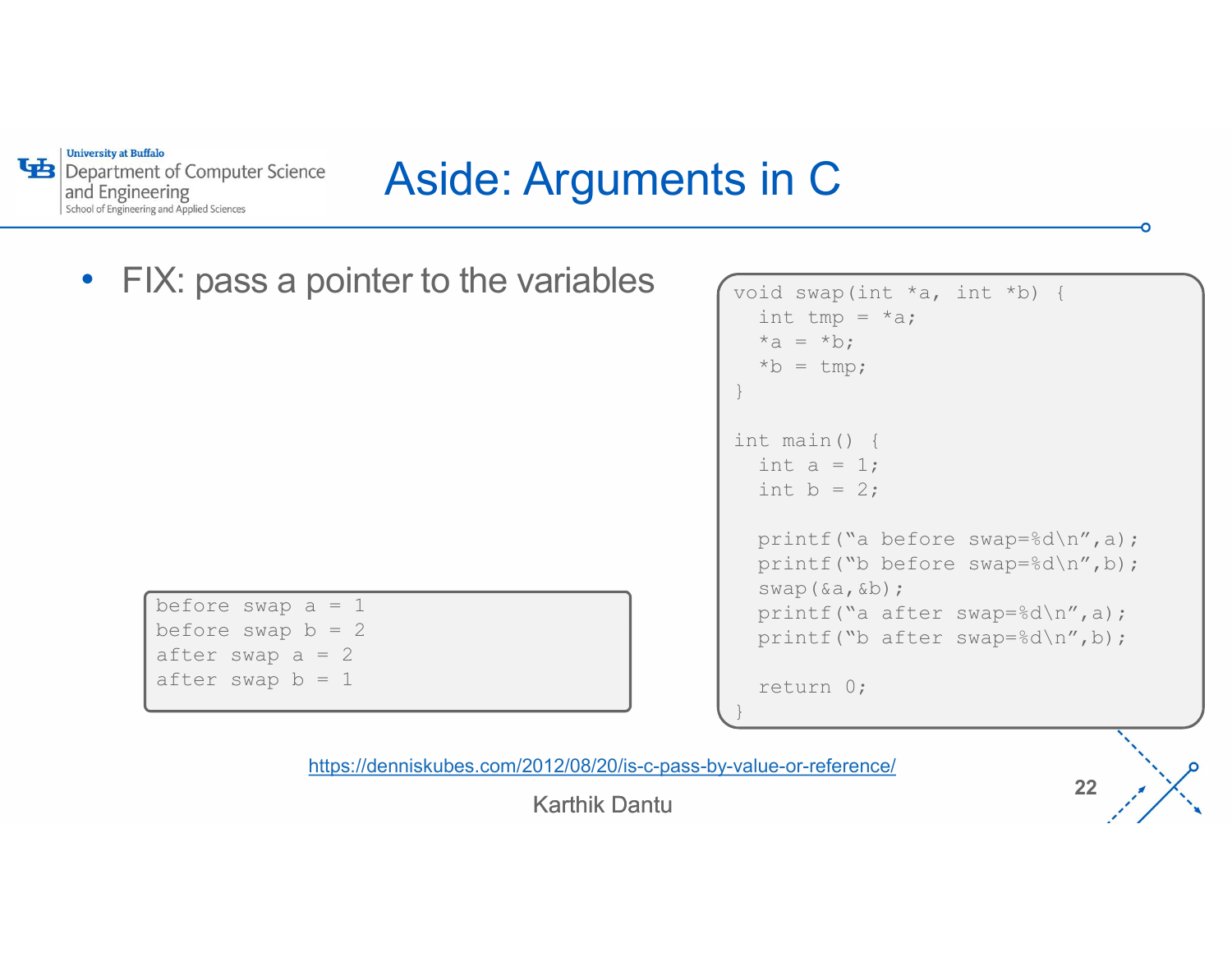

# Structs as Arguments

• Structs are passed by value, like everything else in C Entire struct is copied

To manipulate a struct argument, pass a pointer instead

```
ter Science<br>
Structs as Arguments<br>
are passed by value, like everything else in C<br>
uct is copied<br>
ulate a struct argument, pass a pointer instead<br>
typedef struct point st {<br>
int x, y;<br>
} Point, *PointPtr;<br>
yoid DoubleXBr
    int x, y;
} Point, *PointPtr;
ter Science<br>
Structs as Arguments<br>
are passed by value, like everything else in C<br>
uct is copied<br>
ulate a struct argument, pass a pointer instead<br>
typedef struct point st (<br>
int x, y;<br>
Point, *PointPtr;<br>
void DoubleXBroken
void DoubleXWorks (PointPtr p) { p->x^*=2; }
int main(int argc, char** argv) {
    Point a = \{1, 1\};
    DoubleXBroken(a);
    printf("(\sqrt{8d}, \sqrt{8d}) \n\pi", a.x, a.y);
    DoubleXWorks(&a);
    printf("(\text{ad}, \text{ad}) \n\wedge \text{a.x, a.y});return EXIT_SUCCESS;
}
```
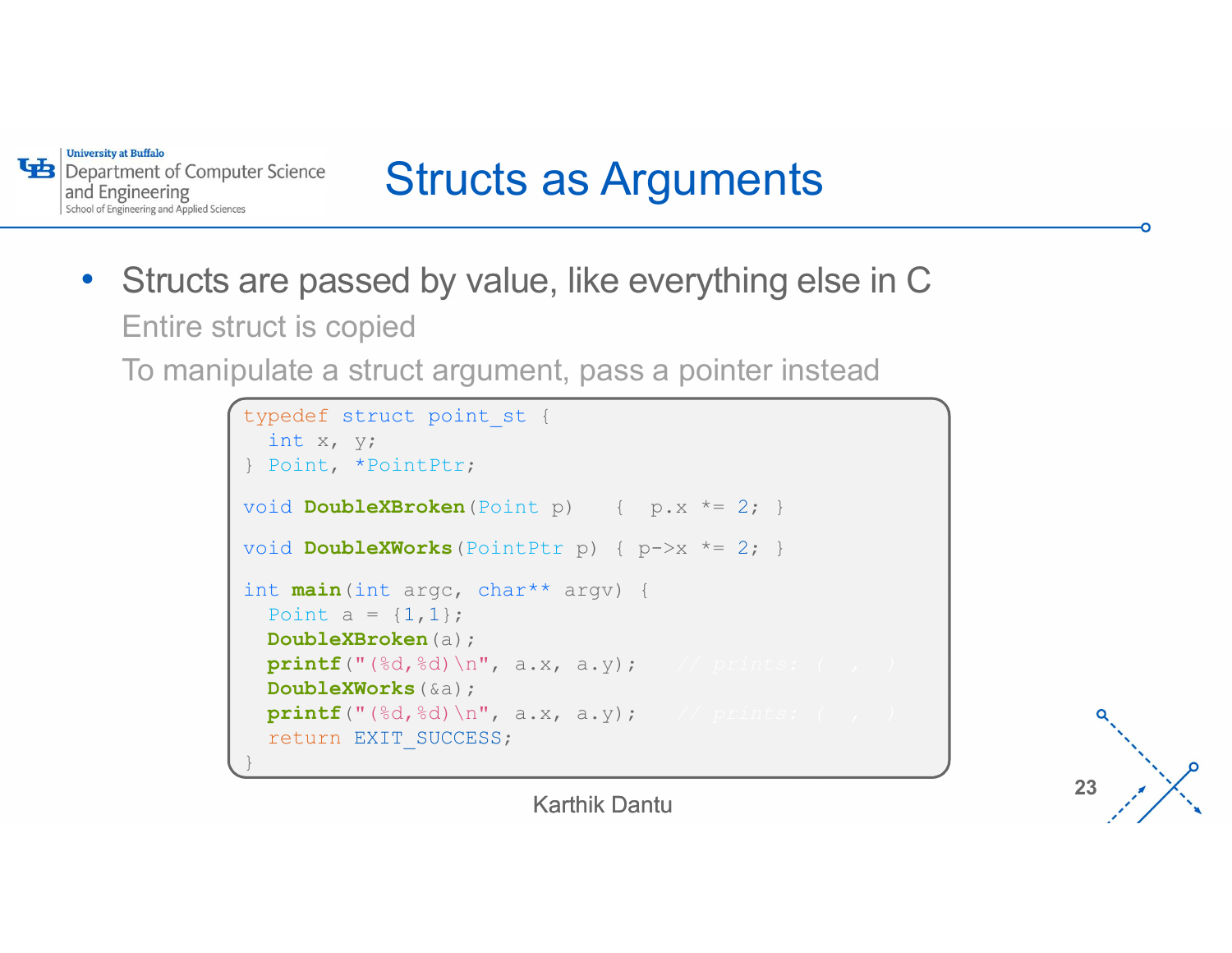

# Returning Structs

• Exact method of return depends on calling conventions Often returned in memory for larger structs

```
// a complex number is a + bi
typedef struct complex_st {
   double real; // real component
   double imag; // imaginary component
} Complex, *ComplexPtr;
Complex MultiplyComplex(Complex x, Complex y) {
   Complex retval;
   ethod of return depends on calling conventions<br>
rmed in memory for larger structs<br>
<br>
<br>
pedef struct complex, \frac{1}{2}, \frac{1}{2} are component<br>
<br>
<br>
double real; //real component<br>
<br>
Complex, *ComplexPter;<br>

<br>
complex, *Com
   return and provide in the standard complex and the complex number is a + bi<br>
pedef struct complex st (<br>
double real; // imaginary component<br>
double imag; // imaginary component<br>
Complex, *ComplexPtr;<br>
mplex MultiplyComple
   return retval;
}
```
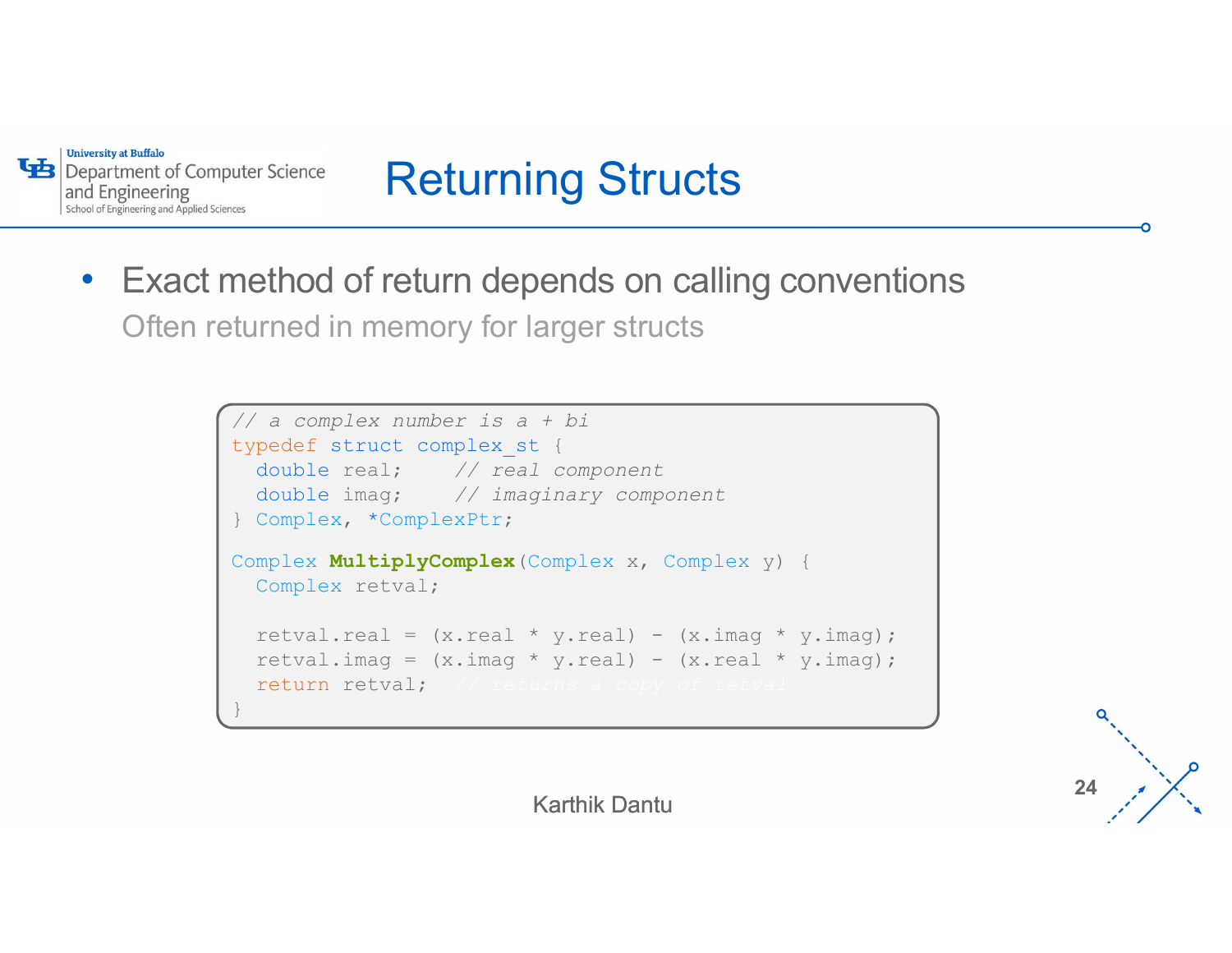

# Pass Copy of Struct or Pointer?

- Value passed: passing a pointer is cheaper and takes less space unless struct is small
- '- <u>Field access</u>: indirect accesses through pointers are a bit more expensive and can be harder for compiler to optimize
- For small structs (like struct complex st), passing a copy of the struct can be faster and often preferred if function only reads data; for large structs use pointers

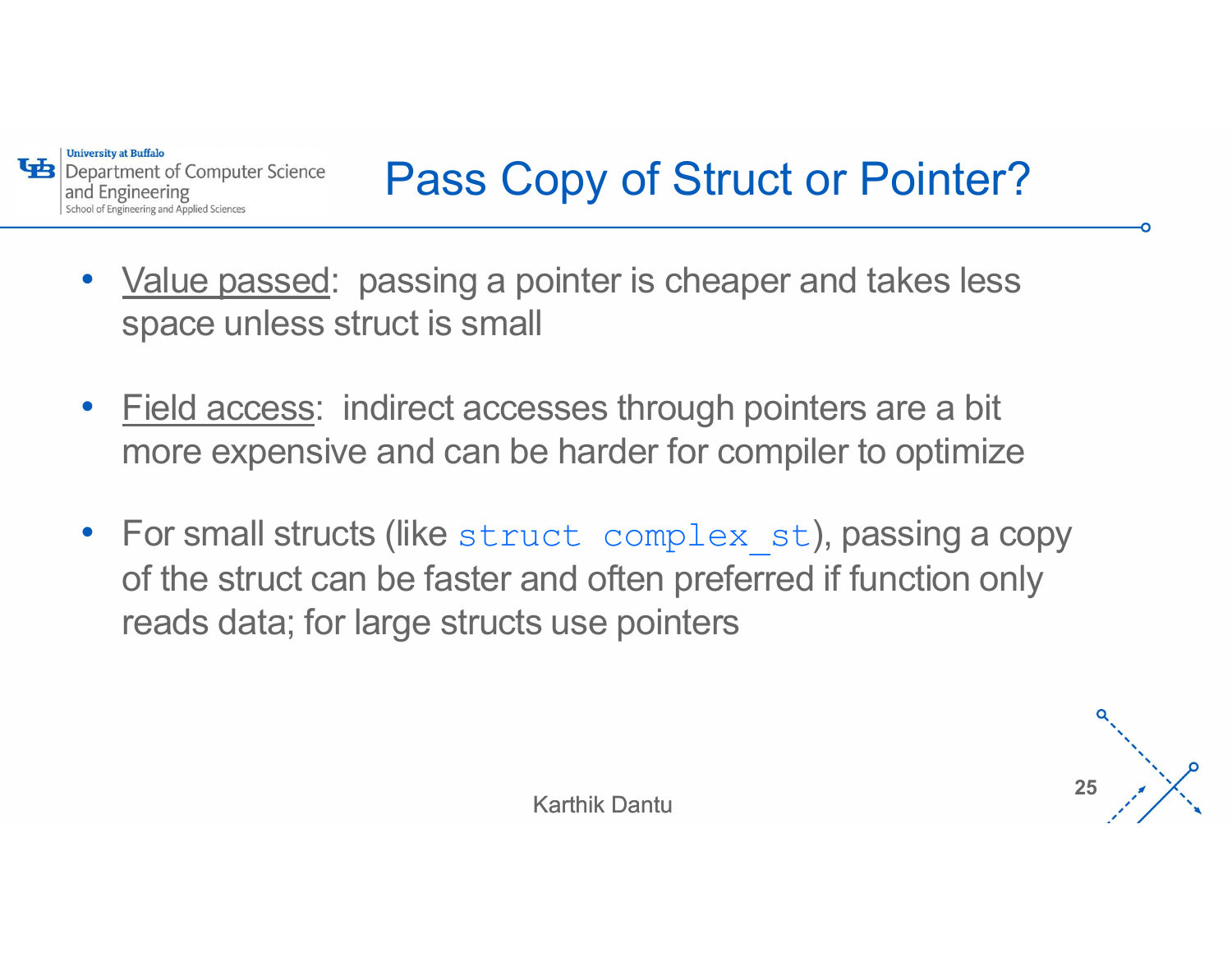

# Exercise #1

#### • Write a program that defines:

A new structured type Point

Represent it with floats for the x and y coordinates

A new structured type Rectangle

Assume its sides are parallel to the x-axis and y-axis

 $\mathsf{S}$ Represent it with the bottom-left and top-right Points

- A function that computes and returns the area of a Rectangle
- A function that tests whether a Point is inside of a Rectangle